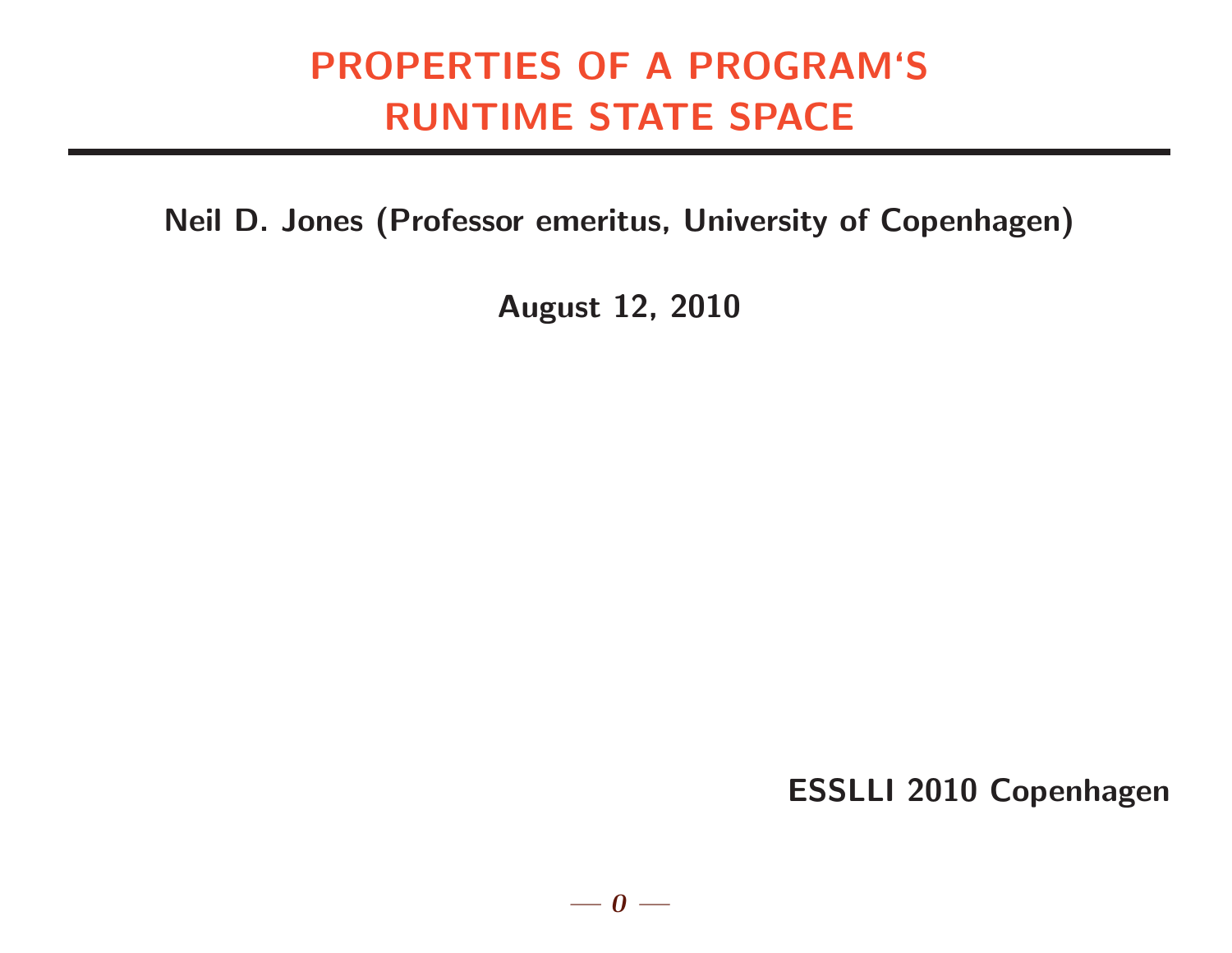# OUTLINE, PROGRESS

- 1. Programs
- 2. Models in First Order Logic (. . . and programs. . . )
- 3. But . . . Aren't all nontrivial questions about real programs undecidable?
- 4. Subrecursive programming languages (life without CONS)
- 
- 

5. One-sided program analyses (approximating reachable states)

- 6. Termination analysis (approximating state transitions)
- 7. Conclusions

This talk is not encyclopedic. Main focus: areas close to my own research.

 $-1-$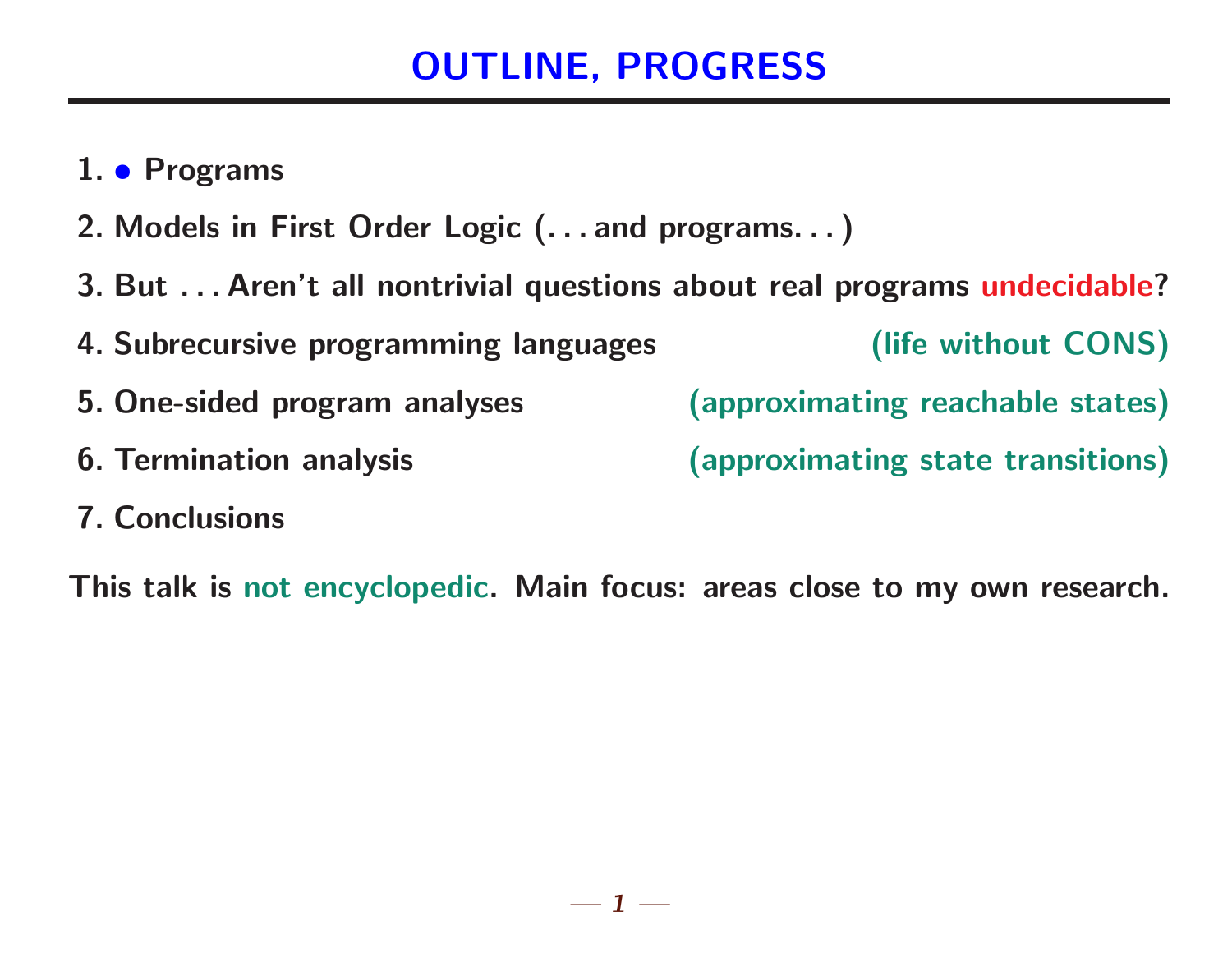### PROGRAMS

A program is a syntactic object. We typically call it  $p, q, ...$ 

Its purpose is to realise some computational intent.

**Semantics**  $\llbracket p \rrbracket$  of program p: the computation(s) specified by p.

What are computations? Many variants...

HOW computations can take place:

- $\blacktriangleright$  deterministic versus nondeterministic;
- $\blacktriangleright$  finite versus continuing/infinite;
- $\blacktriangleright$  local versus global;
- ▶ concurrent; synchronous or asynchronous;
- $\blacktriangleright$  quantum,  $\dots$

WHAT the purpose of running p may be: very many possibilities.

For this talk, program p's purpose is to compute an an input-output function (possibly partial: p may not terminate on all inputs)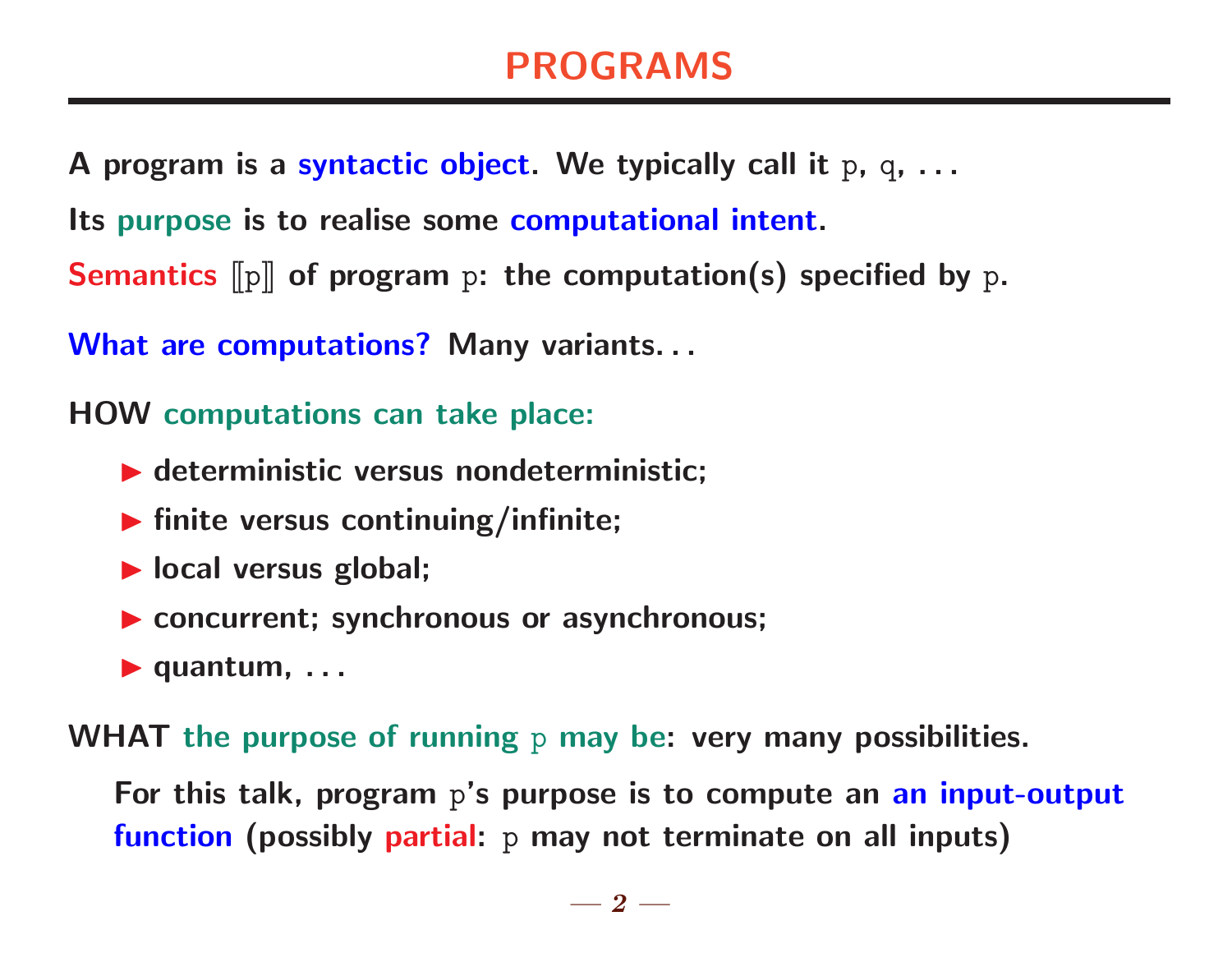### PROGRAM ANALYSIS OVERVIEW

What can we say about a program's behavior based on its syntax alone?

Practical needs: dangerous applications, reliability, performance, . . .

- $\blacktriangleright$  The practice of compilers:
	- Compiler construction, including code optimisation phases
	- Compiler correctness: what is it, how to define?

Relevant theory:

- $\blacktriangleright$  Theory of computability: Turing machines, Turing completeness, the Halting Problem, Rice's theorem, the Rogers Isomorphism theorem, ...
- $\blacktriangleright$  Programming language semantics
- $\blacktriangleright$  Abstract interpretation, or program flow analysis
- ▶ Computational Complexity theory
	- Effect of programming style (functional, imperative, logic programming, process algebra . . . ) on what can be expressed by programs (a Whorfian hypothesis?)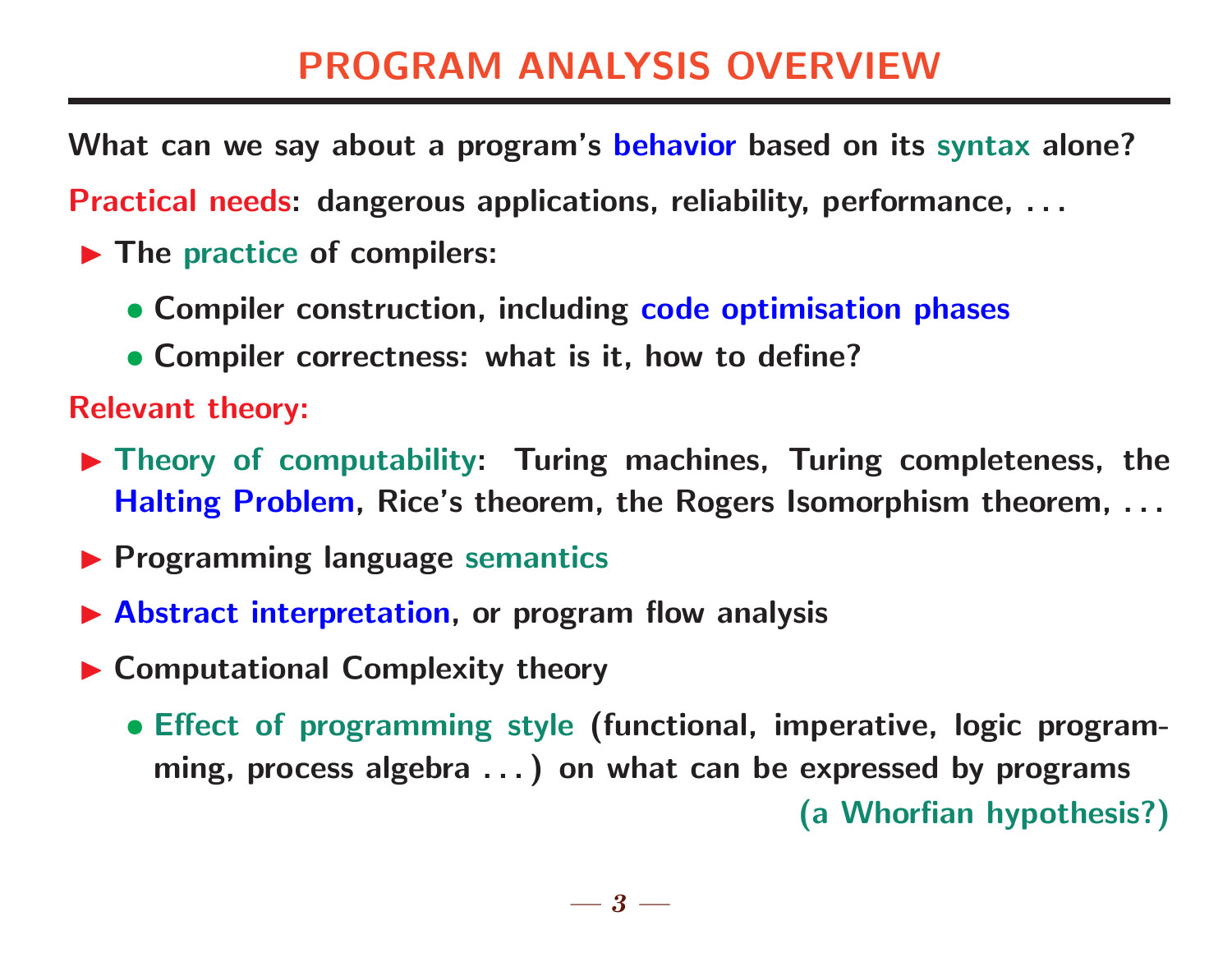# OUTLINE, PROGRESS

- 1. Programs
- 2. Models in First Order Logic (. . . and programs. . . )
- 3. But . . . Aren't all nontrivial questions about real programs undecidable?
- 4. Subrecursive programming languages (life without CONS)
- 
- 
- 7. Conclusions
- 5. One-sided program analyses (approximating reachable states)
- 6. Termination analysis (approximating state transitions)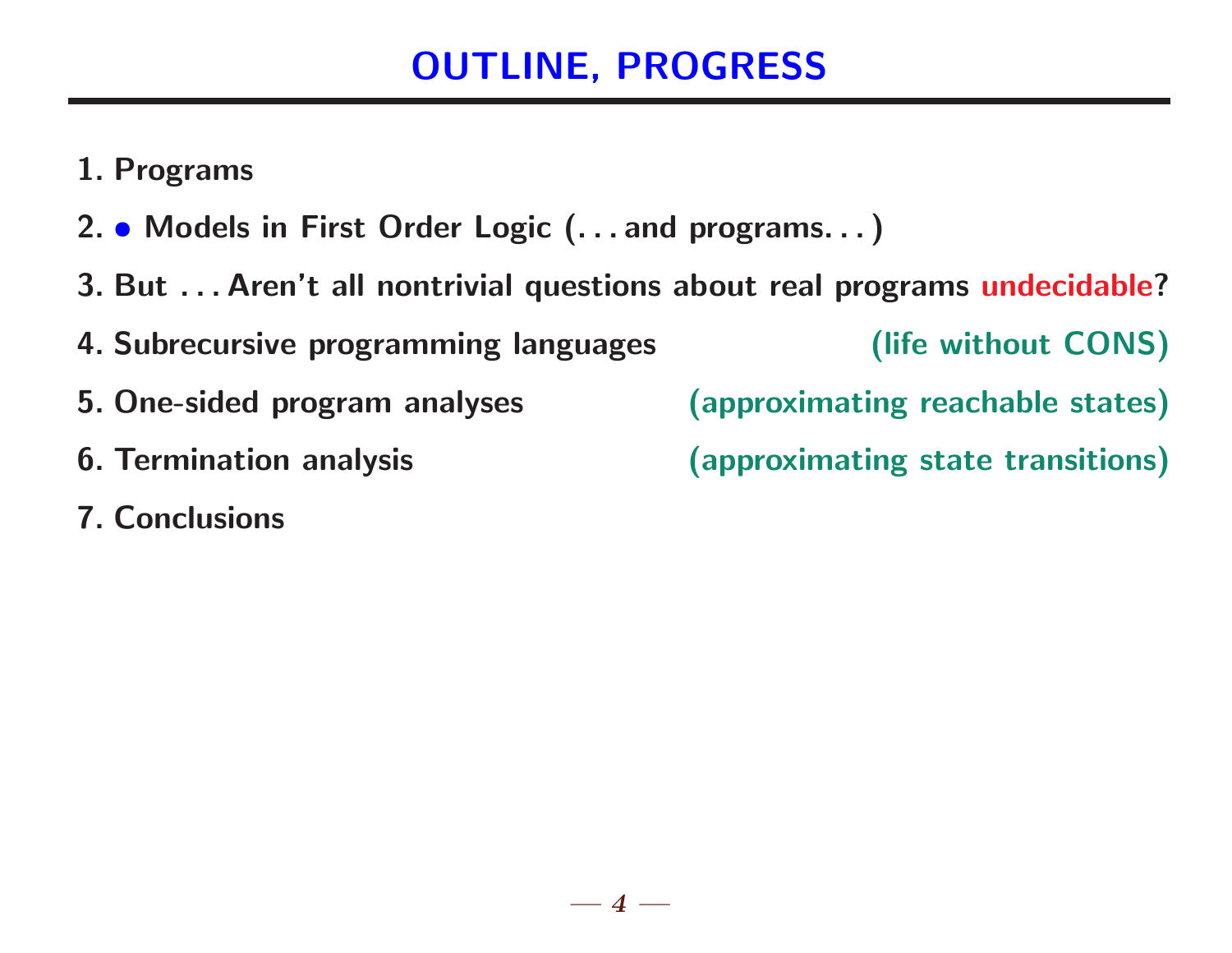### MODELS IN FIRST ORDER LOGIC

▶ Near the beginning: Tarski 1936

The concept of truth in formalized languages

**In Heinrich Scholz 1952:** 

asked for a characterization of spectra, i.e., sets of natural numbers that are the cardinalities of finite models of first order sentences.

 $\blacktriangleright$  Scholz probably expected something like:

Spectra are the smallest class of sets of natural numbers that contain . . . and are closed under the operations . . .

 $\blacktriangleright$  Surprise!

The first solution was a characterisation by complexity classes (Jones & Selman 1972).

 $\blacktriangleright$  Finite model theory was then developed much further, e.g., by Fagin, Gurevich, Immerman, . . . )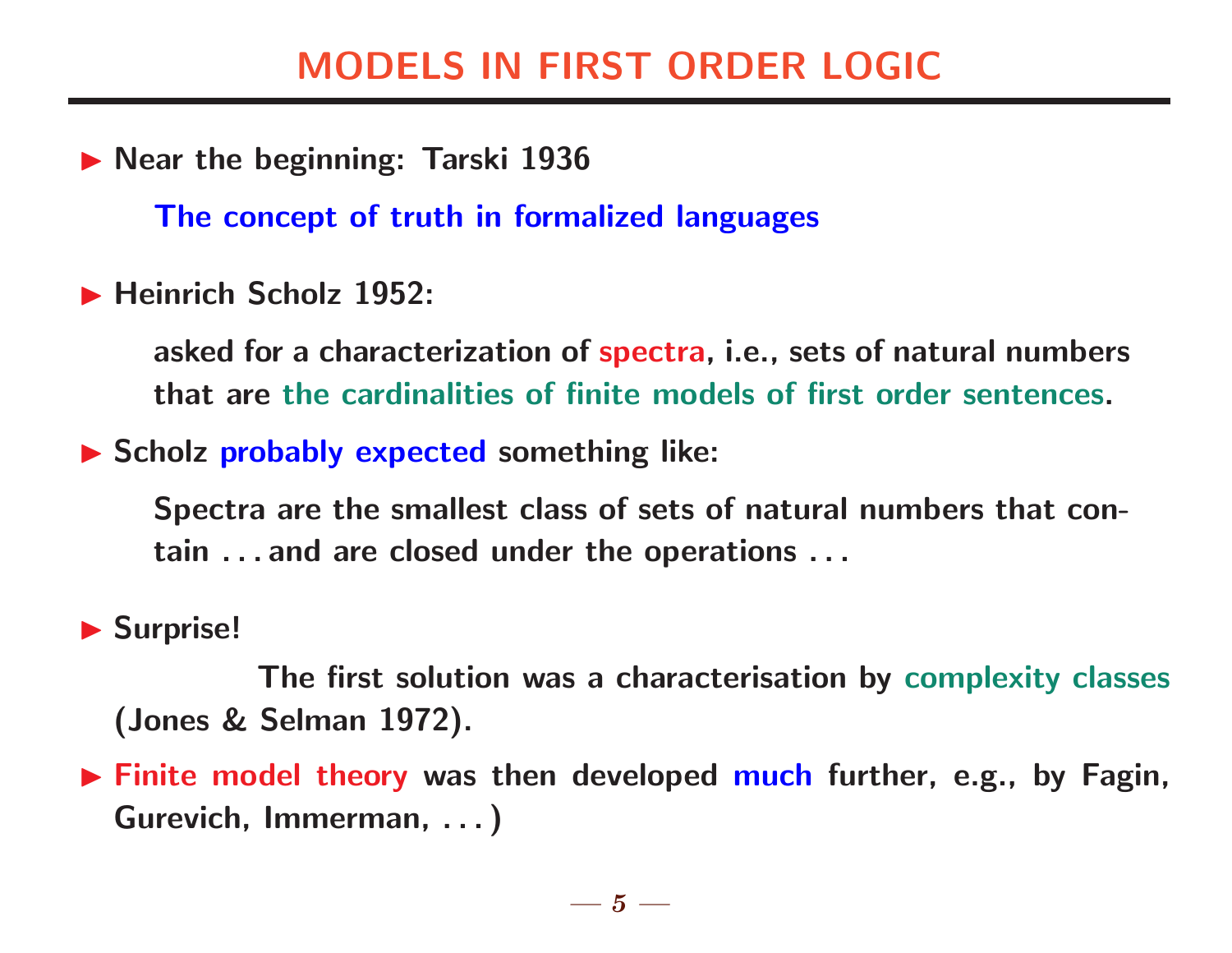# ANALOGY: FIRST ORDER LOGIC AND PROGRAMS

- A first order formula  $\phi$  is a bit like a program p
- A model  $M$  of FOL formula  $\phi$  is analogous to the runtime state space of a program p.
- $\blacktriangleright$  Viewed as a "program",  $\phi$  has only boolean logic  $(\wedge, \vee, \neg)$  and simple iteration  $(\forall,\exists)$  with no accumulator
- $\blacktriangleright$  Dimension of interest: the cardinality of model  $\mathcal{M}$ .

#### The Spectrum of a FOL formula  $\phi$  is

 $SPECTRUM(\phi) = \{n \in \mathbb{N} \mid \phi \text{ has a model } \mathcal{M} \text{ of cardinality } n\}$ 

#### Example:

If  $\phi =$  the axioms for Boolean Algebra

 $\blacktriangleright$  then

$$
\text{spectrum}(\phi) = \{2^m \mid m \geq 0\}
$$

by Stone's representation theorem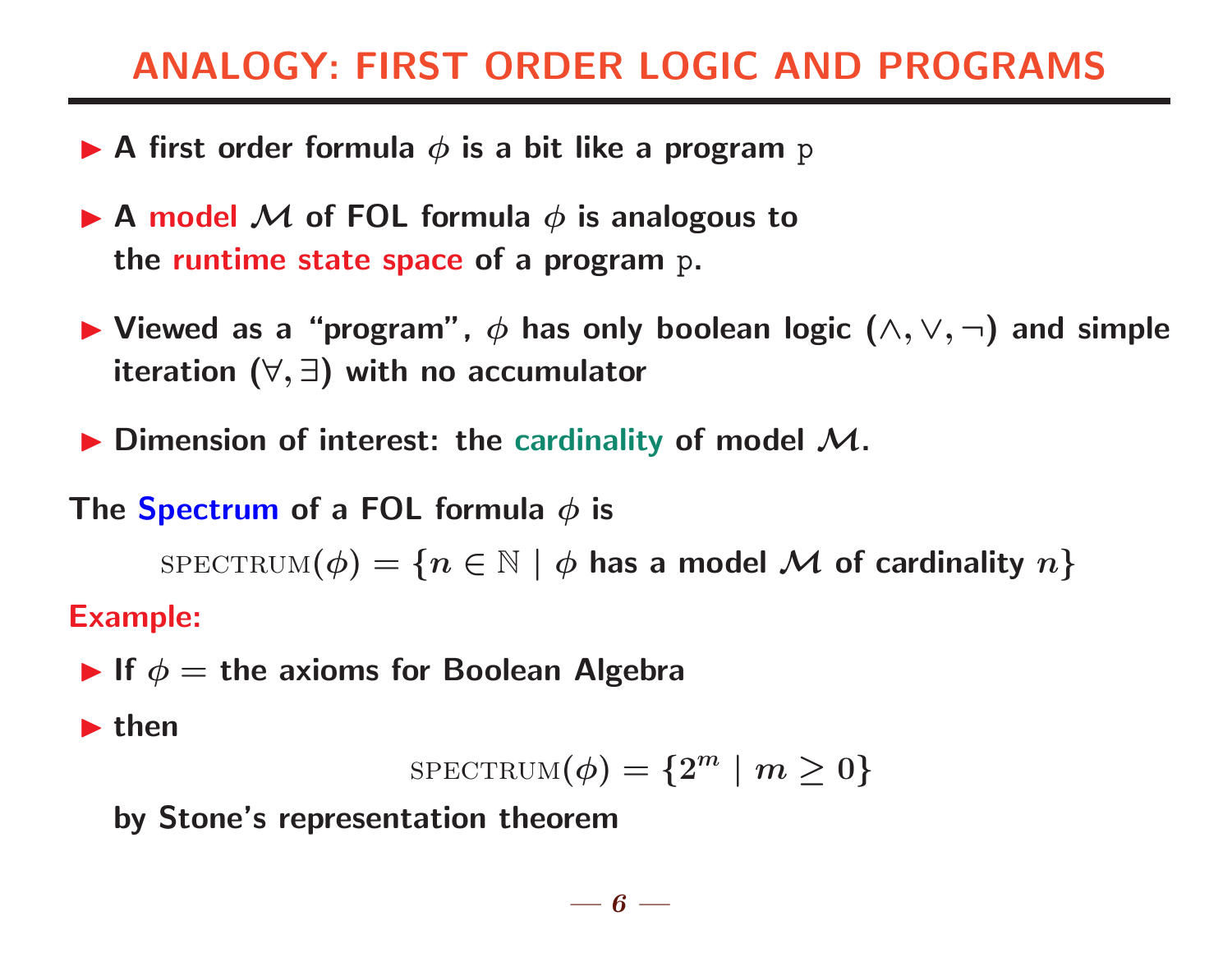An answer to Scholz' problem:  $I\subseteq\mathbb{N}$  IS A SPECTRUM IF AND ONLY IF  $I \in \text{NEXPTIME}$ 

(Viewpoint: regard  $I$  as a set of numbers written as bit strings)

Proof both ways by programming:

 $\blacktriangleright \Rightarrow$ : given  $\phi$ , find a nondeterministic program p to answer the question "is  $n \in$  SPECTRUM $(\phi)$ ?"

(also: show that p runs in exponential time)

 $\blacktriangleright \Leftarrow:$  show that

- for any nondeterministic program p that runs in exponential time
- there exists a first order formula  $\phi$  that simulates the running of p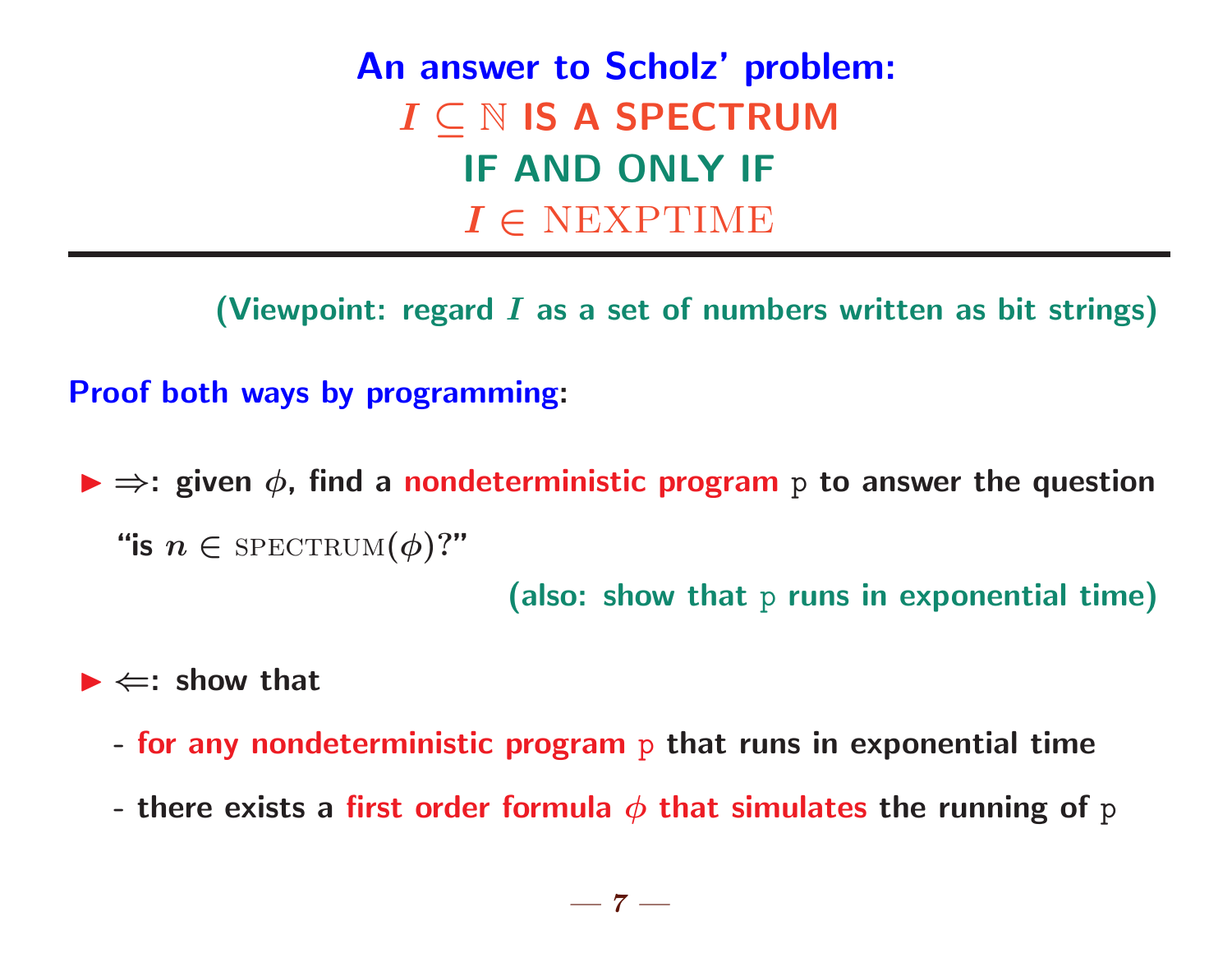# OUTLINE, PROGRESS

- 1. Programs
- 2. Models in First Order Logic (. . . and programs. . . )
- 3. But . . . Aren't all nontrivial questions about real programs undecidable?
- 4. Subrecursive programming languages (life without CONS)
- 5. One-sided program analyses (approximating reachable states)
- 
- 7. Conclusions
- 
- 6. Termination analysis (approximating state transitions)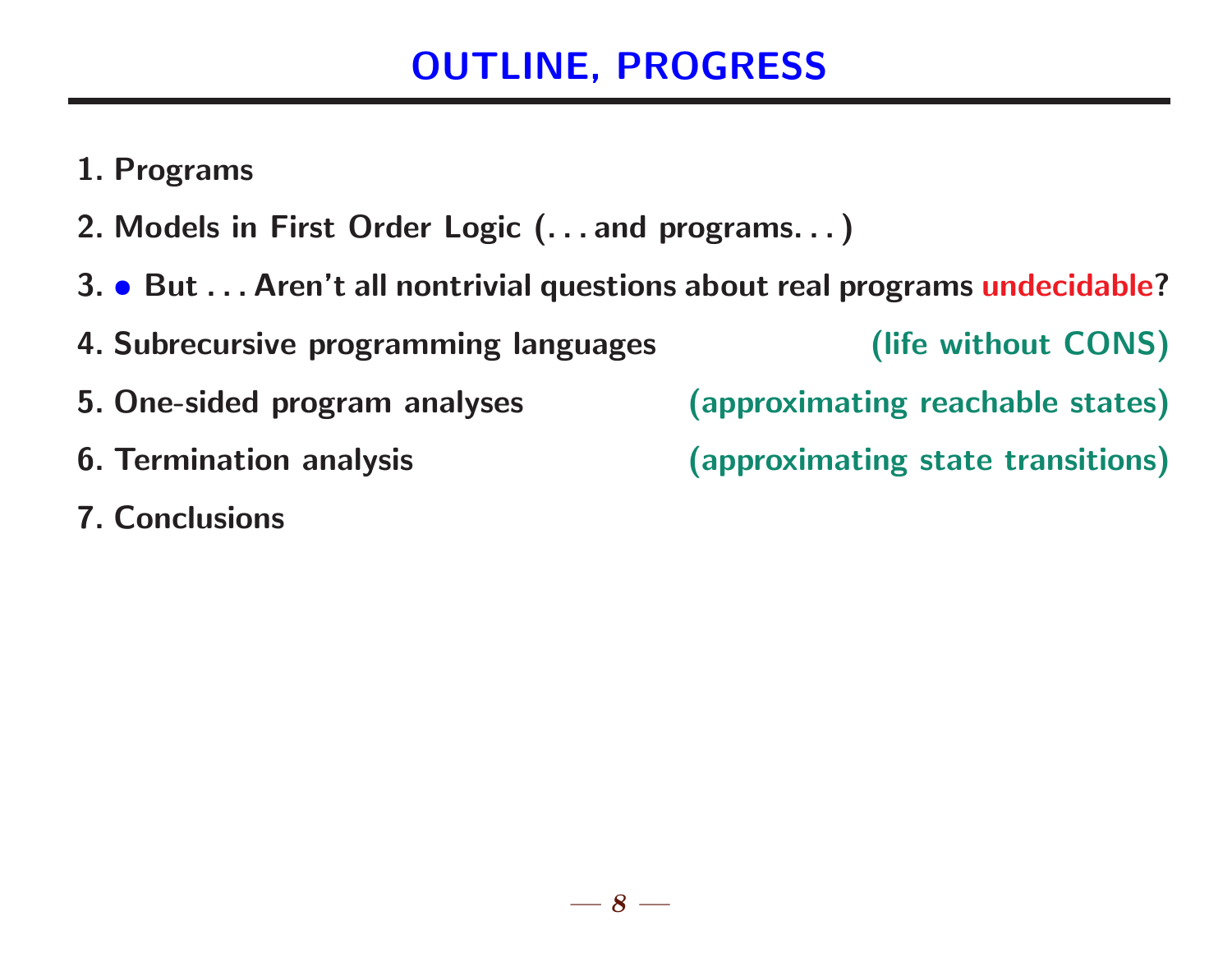# BUT . . . AREN'T ALL NONTRIVIAL QUESTIONS ABOUT REAL PROGRAMS UNDECIDABLE?

The 1930s golden age: Turing/Church/Post/Kleene/. . . :

- $\blacktriangleright$  They devised many formulations of the class of all computable functions. Superficially quite different.
- $\blacktriangleright$  All turned out to be equivalent (any one could simulate any other)
- Even stronger: Hartley Rogers showed that all programming languages are isomorphic.

Alan Turing: halting problem is undecidable (by mechanical computation).

WHAT: Given, a program p, and an input d to run it on

TO DECIDE: Will p eventually terminate its computation on d?

And yet more:

Rice's Theorem: any nontrivial question about program behavior is undecidable.

(shown by reduction from the halting problem)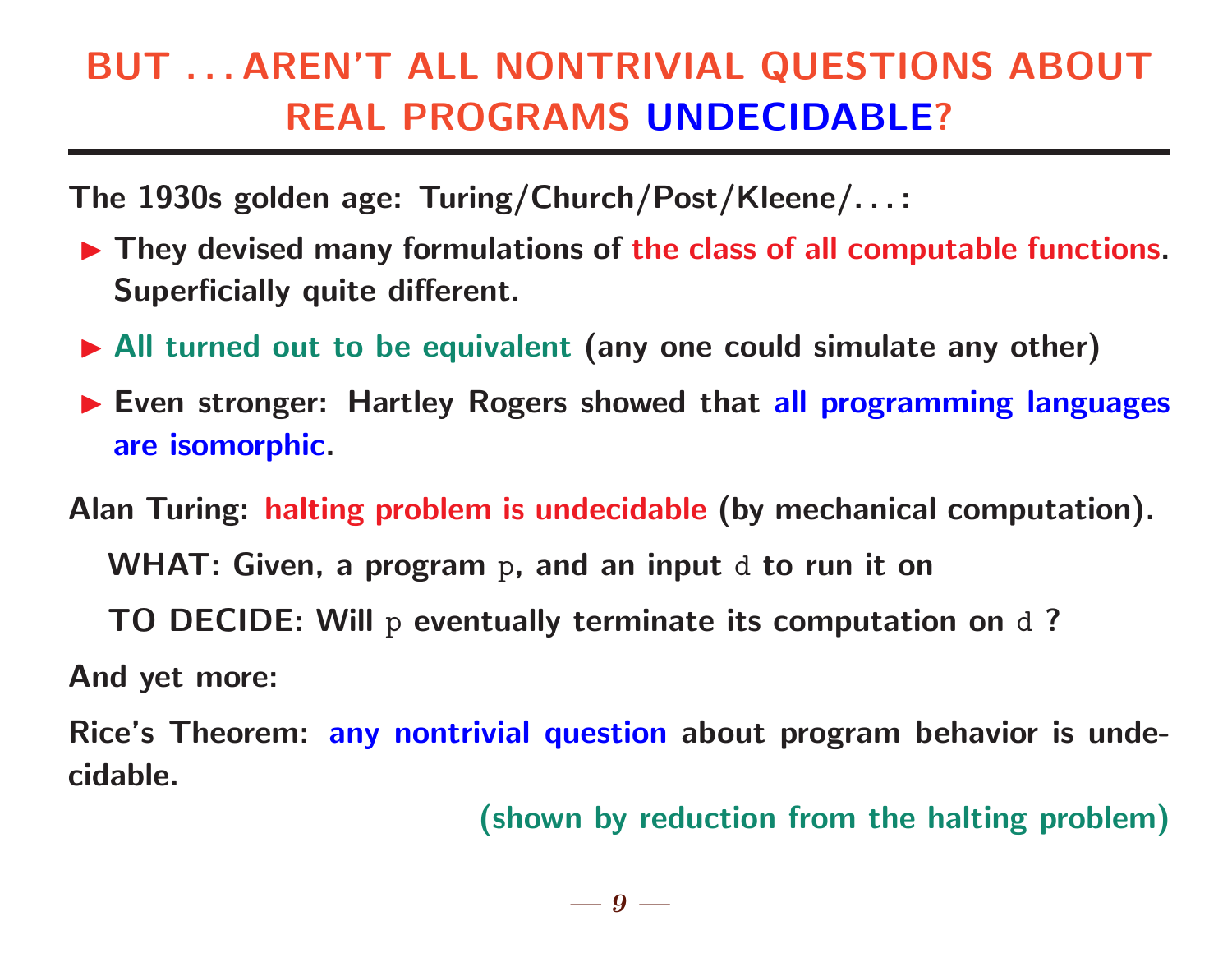# HOW TO AVOID THIS DILEMMA ? (or, is computer science hopeless?)

Programs are ubiquitous – we can't live without them! What to do?

One way: Sacrifice Turing completeness and use subrecursive languages, e.g.,

- $\blacktriangleright$  finite models of first-order or temporal logic or
- $\blacktriangleright$  ICC (implicit computational complexity, e.g., Dal Lago and Martini here)
- $\blacktriangleright$  Strongly normalising programming languages, e.g., constructive type theory, System F,. . .

Another way: Do "one-sided" analyses of a Turing-complete language

 $\triangleright$  Older: practical compiler work since the 1950s. Program flow analysis is widely used in optimising compilers

(Fortran, Algol, C, Java, Haskell,. . . )

▶ More semantically based program analyses: abstract interpretation (Cousot, Nielson, Hankin, Jones, Muchnick, . . . )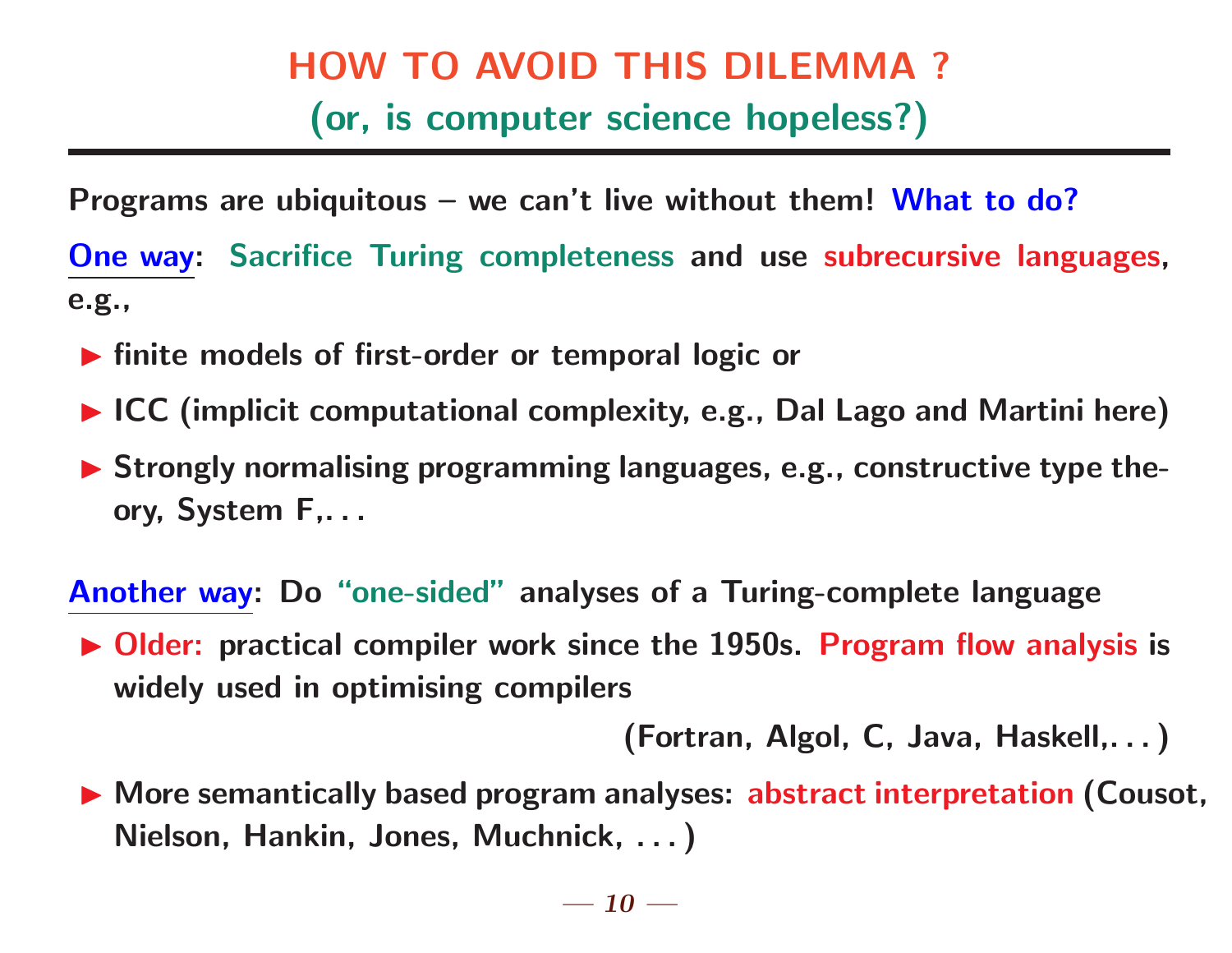# OUTLINE, PROGRESS

- 1. Programs
- 2. Models in First Order Logic (. . . and programs. . . )
- 3. But . . . Aren't all nontrivial questions about real programs undecidable?

4. • Subrecursive programming languages (life without CONS)

- 
- 
- 7. Conclusions
- 5. One-sided program analyses (approximating reachable states)
- 6. Termination analysis (approximating state transitions)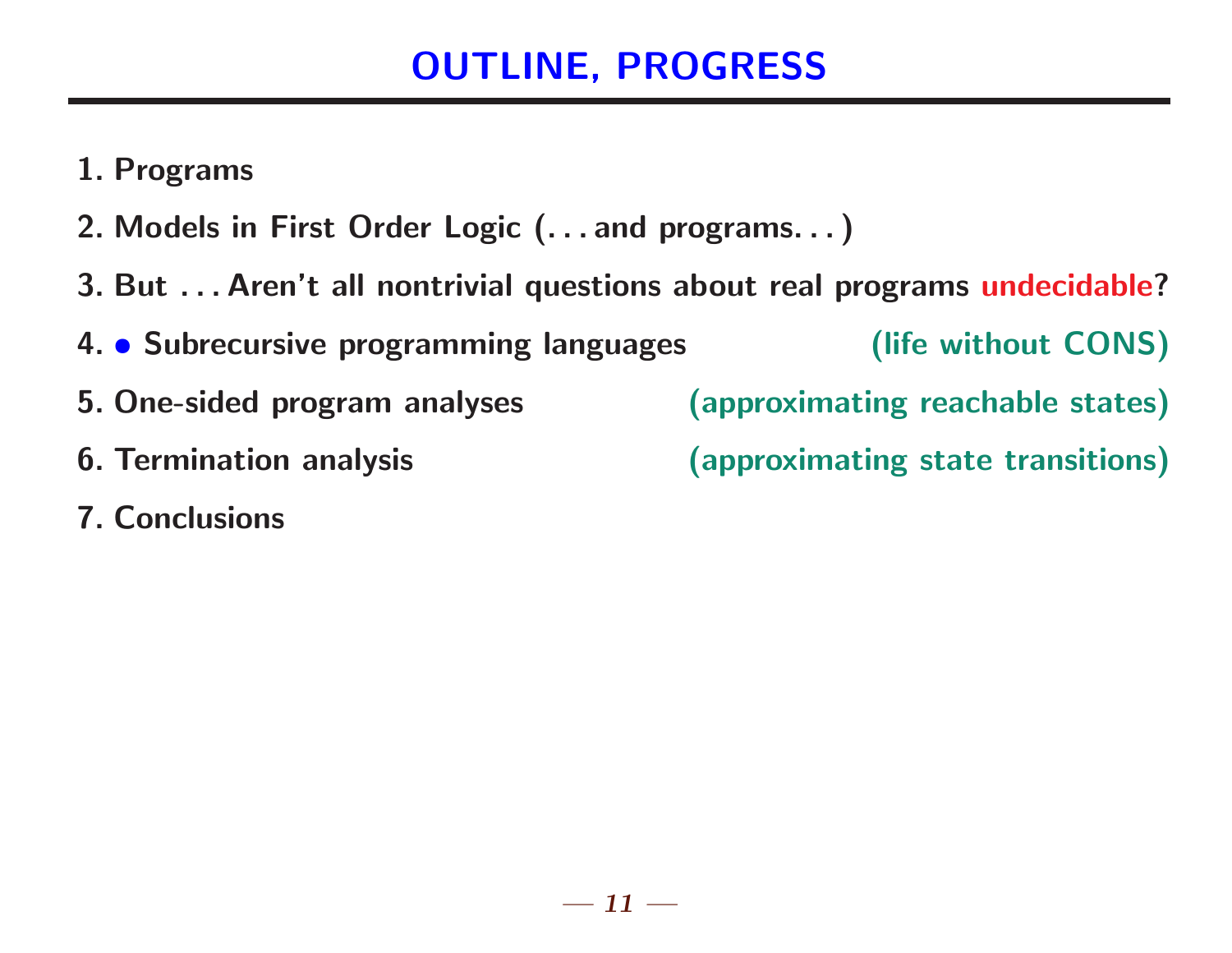Approach:

study function classes that are smaller than the class of all computable partial functions.

Early works in this direction (1930s – 1958):

- ▶ Primitive recursive functions (Kurt Gödel, Rósza Péter)
- $\triangleright$  Gödel's System T (much larger, still total and computable)
- $\blacktriangleright$  The Grzegorczyk hierarchy inside the primitive recursive functions

$$
\varepsilon^0\subsetneqq\varepsilon^1\subsetneqq\varepsilon^2\subsetneqq\varepsilon^3\subsetneqq\ldots\subseteq\mathit{PrimeRec}
$$

Alas, even the small class  $\varepsilon^3 = {\it Elementary}$  is too large to be of practical relevance to computer scientists! (And the bigger classes are much bigger. . . )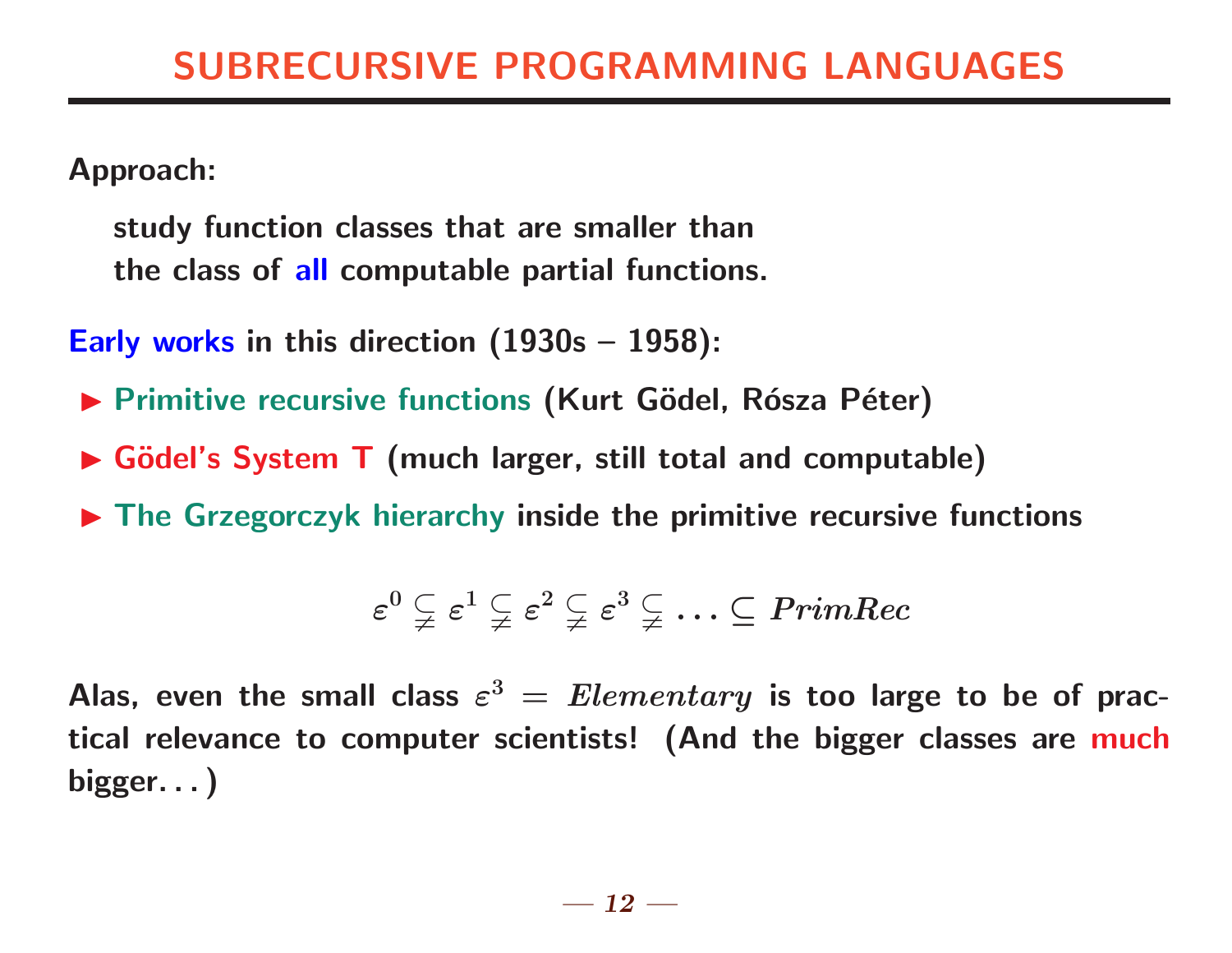# PROBLEM CLASSES SMALL ENOUGH TO BE OF PRACTICAL RELEVANCE TO COMPUTER SCIENTISTS

 $\blacktriangleright$  P, or PTIME: decision problems solvable by programs

in time bounded by a polynomial function (of the length of the input)

 $\blacktriangleright$  NP, or NPTIME: ditto, but

a program/algorithm may be nondeterministic, i.e., it may "guess"

- $\blacktriangleright$  LOGSPACE: a class smaller than  $P$
- $\blacktriangleright$  EXPTIME: a larger class, getting near to infeasibility
- $\blacktriangleright$  NEXPTIME: still larger, a nondeterministic version of EXPTIME

Complexity classes:

```
LOGSPACE \subseteq PTIME \subseteq NPTIME \subseteq PSPACE \subseteq EXPTIME \subseteq ...
```
(all are proper subsets of Grzegorczyk's "elementary" class  $\varepsilon^3$ )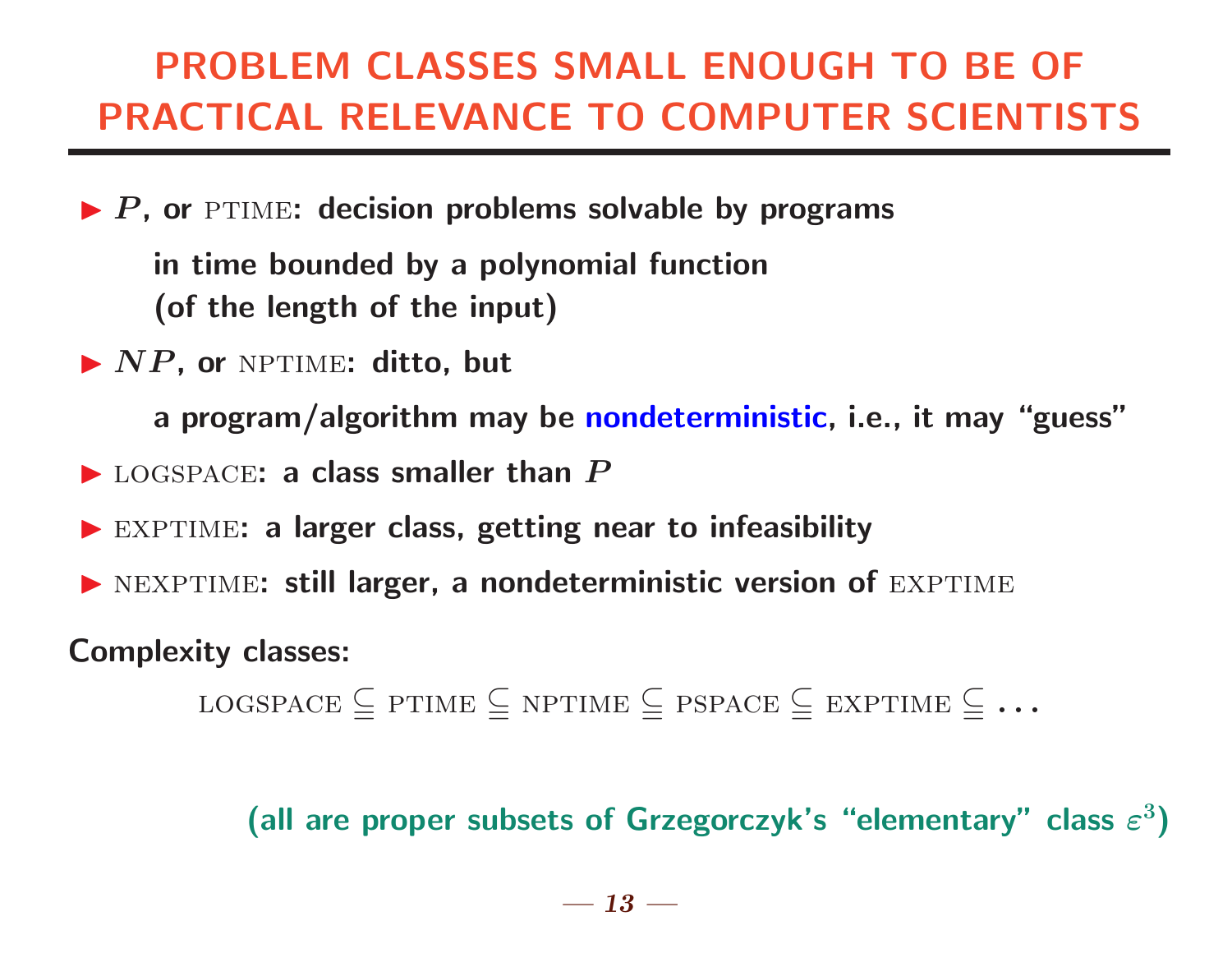# A SMALL SUBRECURSIVE LANGUAGE: "READ-ONLY" PROGRAMS

Data Structures: Booleans, lists of booleans (and functions, for higher-order programs). 0-order = booleans or lists of Booleans.

Read-only programs: "Life without CONS"

- ighthroportal no constructors or memory allocation or  $x + 1$  allowed;
- $\blacktriangleright$  only  $x 1$  or  $hd(x), \ldots$ )

Data types: 0-order, 1-order, 2-order, ... [finite orders only]

#### Control Structures: some choices

- ▶ Primitive recursion (FOR-loops only, called "folds" in functional programming), eg  $f(x) = for y := 1 to x do {x := x+y}$ ; return x
- $\blacktriangleright$  Tail recursion (WHILE-loops; they seem a bit more powerful),
- General recursion: nested function calls, eg  $f(x,y) = g(x,h(y))$  $\blacktriangleright$  Calls to higher-order functions, eg double(f,x) = f(f(x))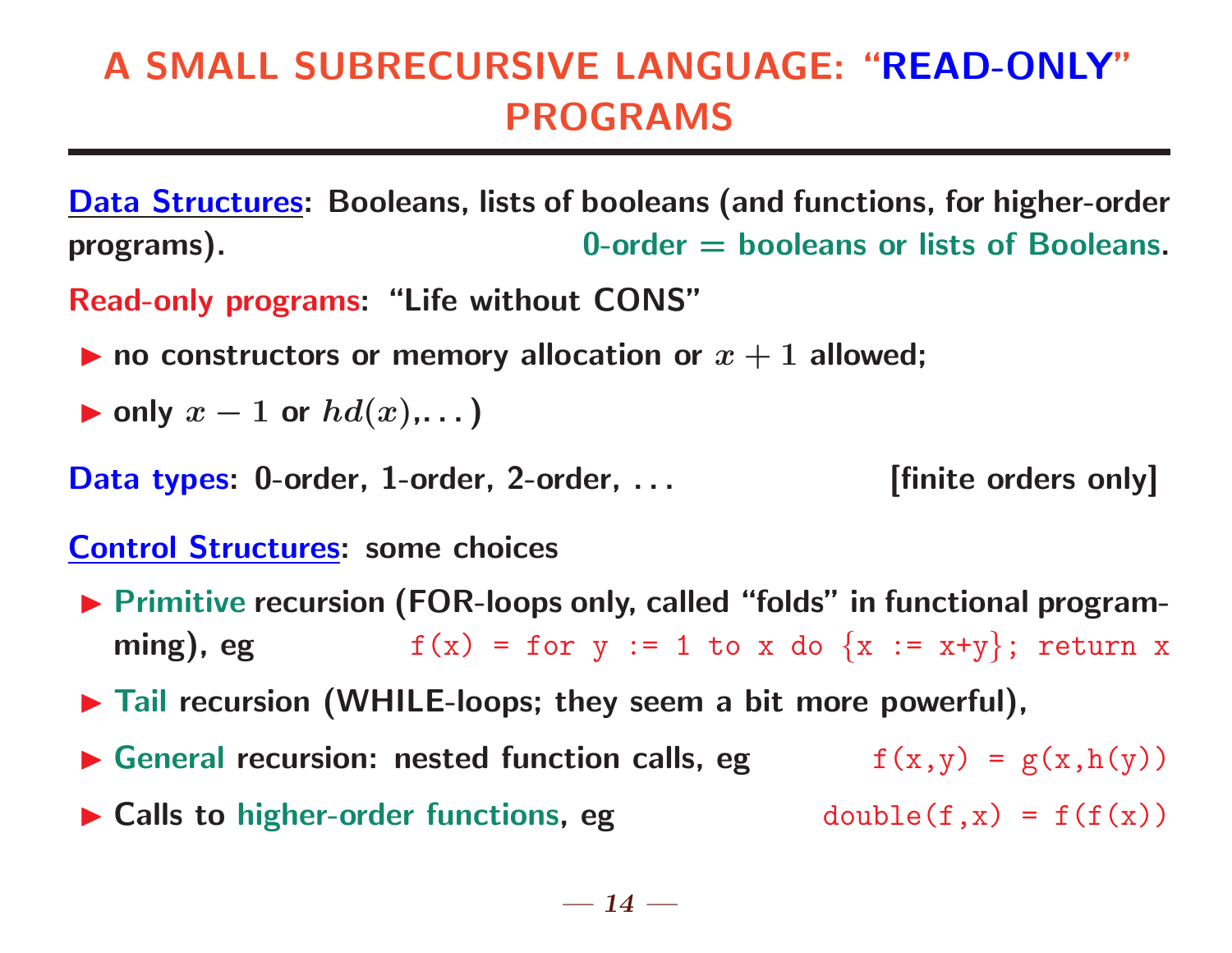# TYPICAL RESULTS

▶ Gurevich: 0-order primitive recursive read-only programs can decide all and only the problems in LOGSPACE.

▶ Jones: 0-order general recursive read-only programs can decide all and only the problems in PTIME.

▶ Gurevich: 1-order primitive recursive read-only programs can decide all and only the problems in PTIME.

Conclusion from the first two: (for 0-order data) general recursion is stronger than primitive recursion if and only if

PTIME properly includes LOGSPACE

Alas, this doesn't answer the expressibility question "is general recursion stronger than primitive recursion ?". BUT: it shows it equivalent to another very hard question!

A question in family with: is  $P = NP$ ?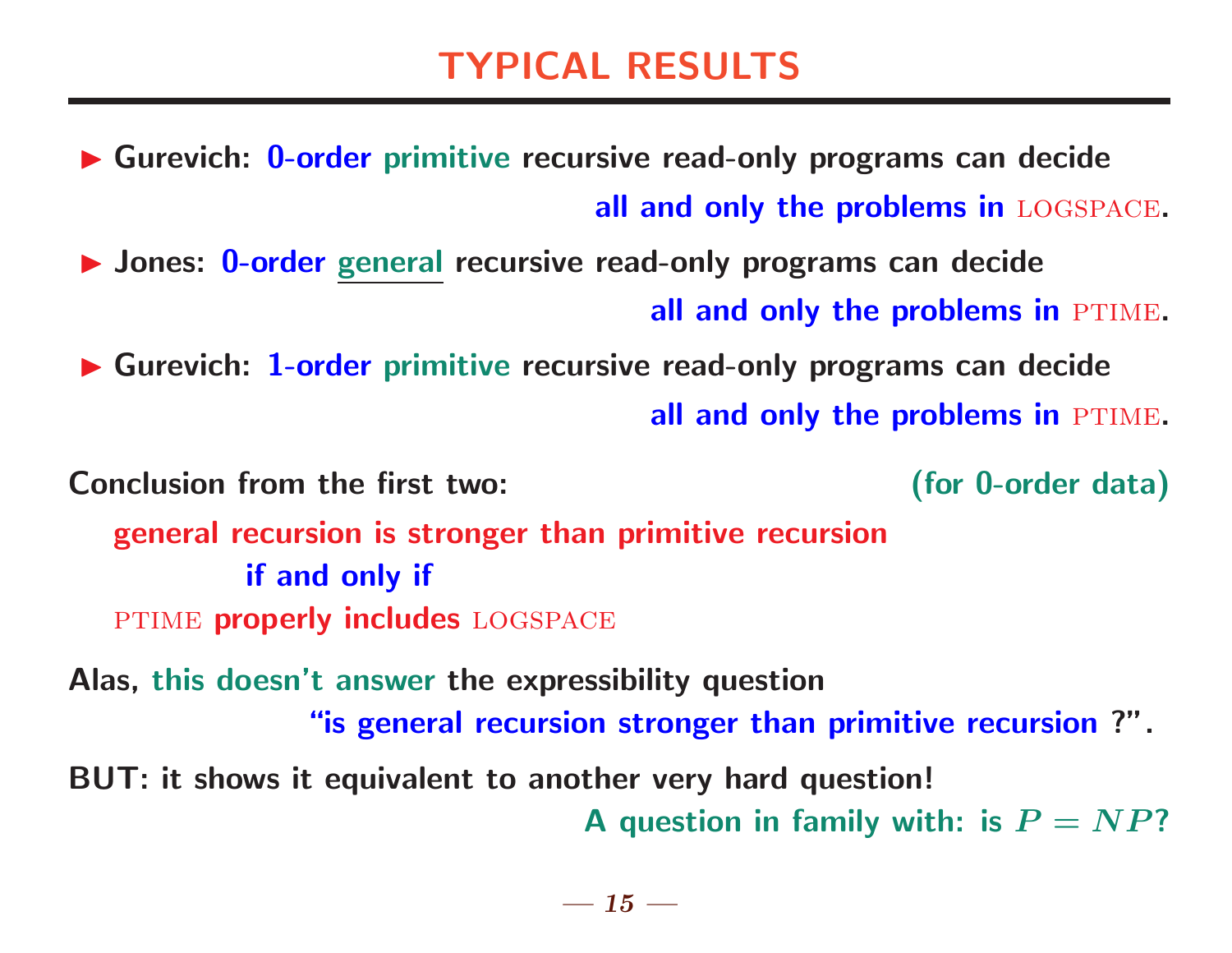# DECISION POWER, BY SEVERAL PROGRAM CONTROLS AND SEVERAL DATA ORDERS

| Programs                 | Data<br>Order 0 | Data<br>Order 1                                                   | Data<br>Order 2       |                 | <b>LIMIT</b>                         |
|--------------------------|-----------------|-------------------------------------------------------------------|-----------------------|-----------------|--------------------------------------|
| <b>Read-write</b>        |                 | REC. ENUM REC. ENUM REC. ENUM $\vert \ldots$                      |                       |                 | REC. ENUMERABLE                      |
| <b>Primitive</b>         |                 | PRIM.REC. PRIM <sup>1</sup> REC. PRIM <sup>2</sup> REC.  System T |                       |                 |                                      |
| recursive (foldr)        |                 |                                                                   |                       |                 |                                      |
| <b>General rec. (RO)</b> | <b>PTIME</b>    | <b>EXPTIME</b>                                                    | EXP <sup>2</sup> TIME | $\sim 10^{-10}$ | ELEMENTARY $=\varepsilon^3$          |
| Tail recursive RO        | <b>LOGSPACE</b> | <b>PSPACE</b>                                                     | <b>EXPSPACE</b>       |                 | ELEMENTARY $=\varepsilon^3$          |
| Primitive rec. RO        | <b>LOGSPACE</b> | <b>PTIME</b>                                                      | <b>PSPACE</b>         |                 | $ \text{ELEMENTARY} = \varepsilon^3$ |

### Top half notation:

- $\blacktriangleright$  RECURSIVELY ENUMERABLE = all problems solvable by a Turing machine (that only halts on "yes" answers)
- **PRIMITIVE RECURSIVE = usual Gödel-style, including successor**  $x + 1$

 $\triangleright$  System T = PRIMITIVE RECURSIVE of any finite order. Huge!

 $-16-$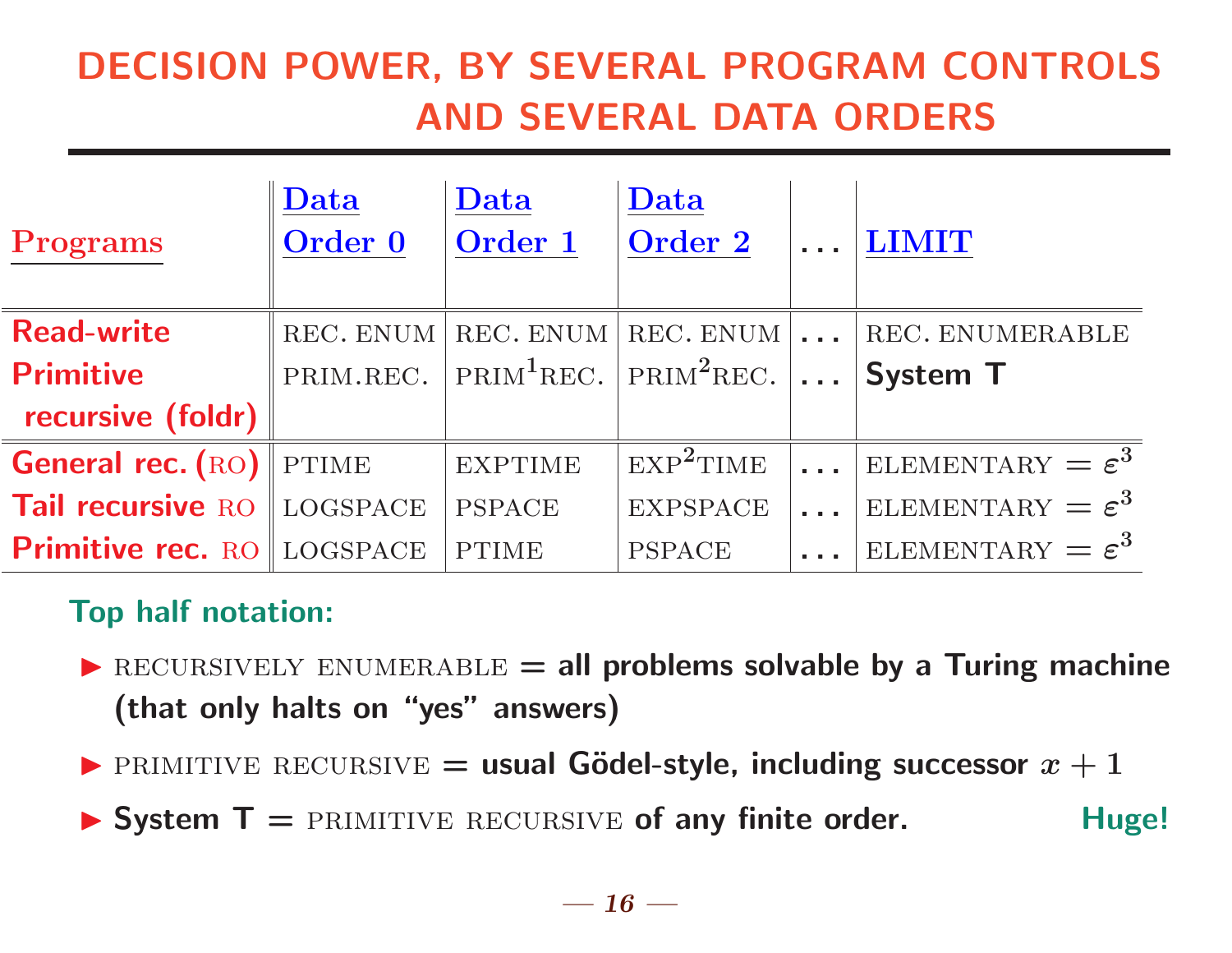# DECISION POWER, BY SEVERAL PROGRAM KINDS AND SEVERAL DATA ORDERS

| Programs                 | Data<br>Order 0 | Data<br>Order 1 | Data<br>Order 2                                                           |                         | <b>LIMIT</b>                |
|--------------------------|-----------------|-----------------|---------------------------------------------------------------------------|-------------------------|-----------------------------|
| <b>Read-write</b>        | REC. ENUM       | REC. ENUM       | REC. ENUM                                                                 | $\sim 100$ km s $^{-1}$ | REC. ENUMERABLE             |
| <b>Primitive</b>         |                 |                 | PRIM.REC. $ $ PRIM <sup>1</sup> REC. $ $ PRIM <sup>2</sup> REC. $  \dots$ |                         | <b>System T</b>             |
| recursive (foldr)        |                 |                 |                                                                           |                         |                             |
| <b>General rec. (RO)</b> | <b>PTIME</b>    | <b>EXPTIME</b>  | EXP <sup>2</sup> TIME                                                     | $\mathbf{r}$            | ELEMENTARY $=\varepsilon^3$ |
| Tail recursive RO        | <b>LOGSPACE</b> | <b>PSPACE</b>   | <b>EXPSPACE</b>                                                           |                         | ELEMENTARY $=\varepsilon^3$ |
| <b>Primitive rec. RO</b> | LOGSPACE        | <b>PTIME</b>    | <b>PSPACE</b>                                                             |                         | ELEMENTARY $=\varepsilon^3$ |

Bottom half notation:

Read-only (RO) programs that have no successor  $x + 1$ .

Complexity classes:

LOGSPACE  $\subseteq$  PTIME  $\subseteq$  PSPACE  $\subseteq$  EXPTIME  $\subseteq$  ...

**Since Grzegorczyk's class** ELEMENTARY =  $\varepsilon^3 = \bigcup_{k=0}^{\infty} \text{EXP}^k$ TIME. Pretty big!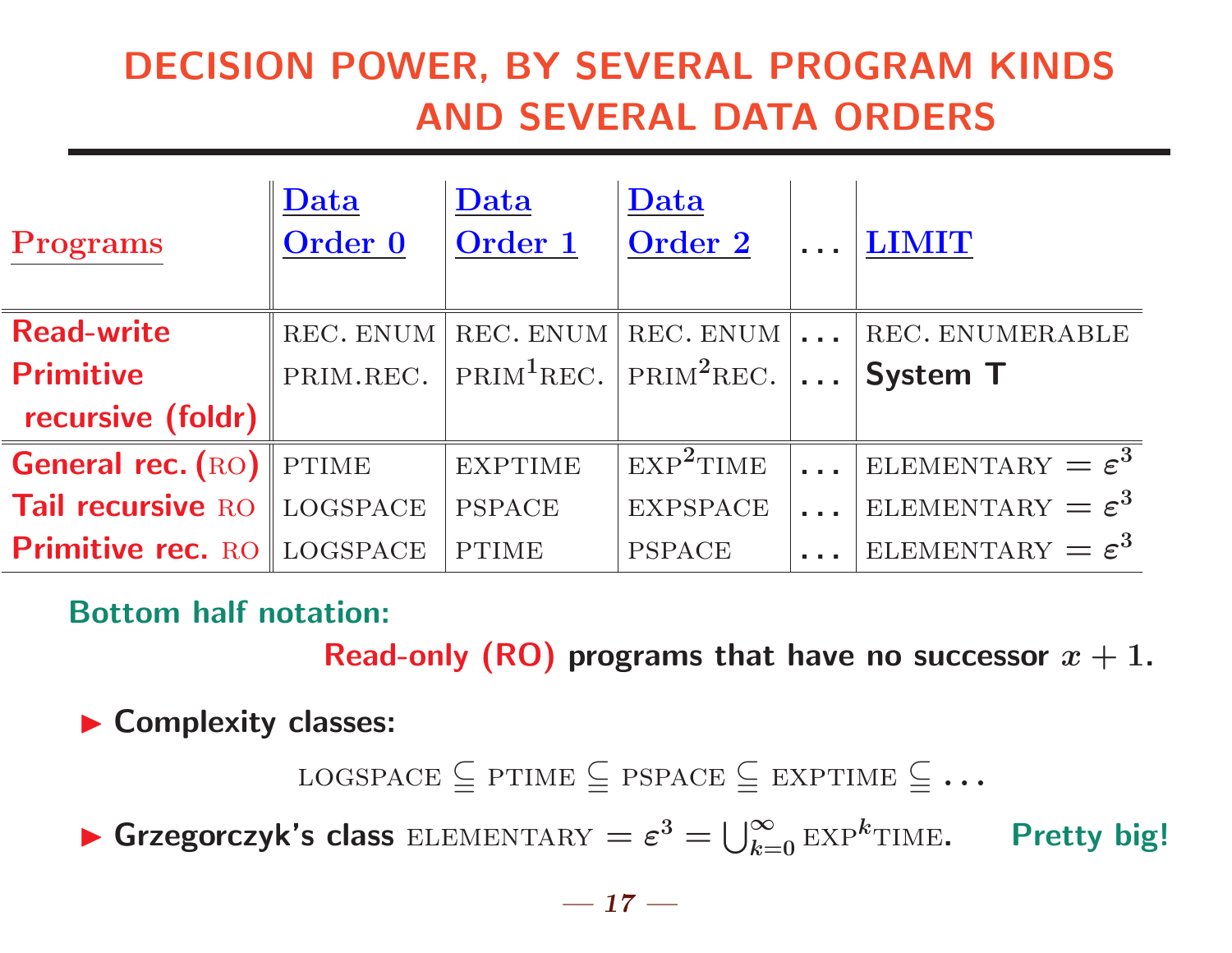# READ-ONLY PROGRAMS, DIFFERENT DATA ORDERS

|                                         | $\mathbb I$ Data               | Data | $\sqrt{\mathbf{Data}}$               |                                                                                                                                |
|-----------------------------------------|--------------------------------|------|--------------------------------------|--------------------------------------------------------------------------------------------------------------------------------|
| Programs                                | $\sqrt{\phantom{a}}$ Order $0$ |      | $\vert$ Order 1   Order 2      LIMIT |                                                                                                                                |
|                                         |                                |      |                                      | <b>General rec.</b> (RO) PTIME $\vert$ EXPTIME $\vert$ EXP <sup>2</sup> TIME $\vert \ldots \vert$ ELEMENTARY = $\varepsilon^3$ |
|                                         |                                |      |                                      | <b>Tail recursive</b> RO LOGSPACE PSPACE EXPSPACE  ELEMENTARY = $\varepsilon^3$                                                |
| <b>Primitive rec.</b> RO LOGSPACE PTIME |                                |      | PSPACE                               | $\left\vert \ldots\right\vert$ ELEMENTARY $=\varepsilon^{3}$                                                                   |

(proven by: Gödel, Gurevich, Goerdt, Seidl, Jones.)

▶ For read-only programs, data order 0: Is general recursion more powerful than tail recursion or primitive rec. ? Equivalent by table:

Is PTIME  $\supsetneq$  LOGSPACE ?

### A long-standing open problem!

▶ For read-only programs, data order 1: general recursion IS more powerful than primitive recursion since

EXPTIME  $\supsetneq$  PTIME

A problem with deriving programs from proofs?

Reasoning: induction proofs lead to primitive recursion.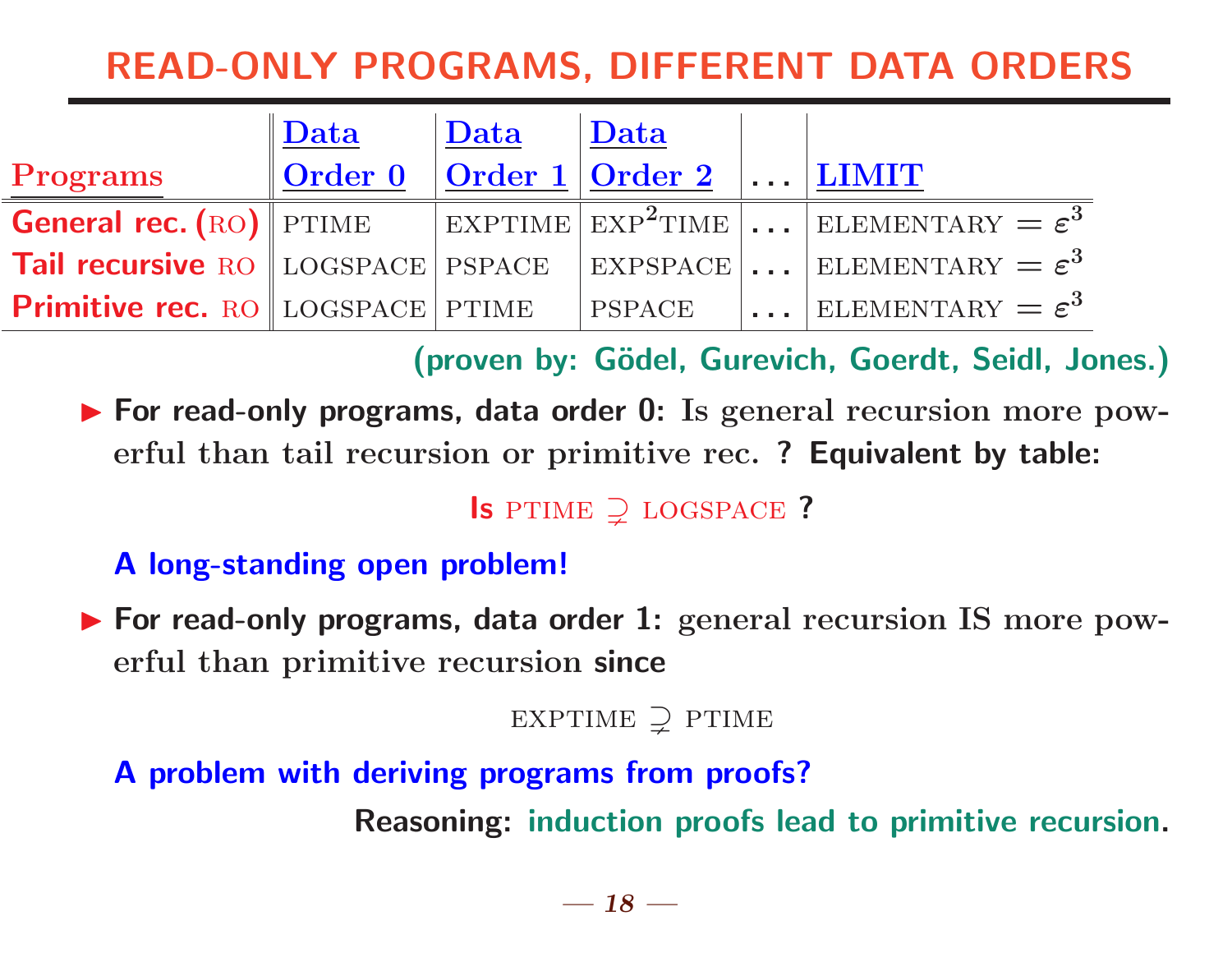# OUTLINE, PROGRESS

- 1. Programs
- 2. Models in First Order Logic (. . . and programs. . . )
- 3. But . . . Aren't all nontrivial questions about real programs undecidable?
- 4. Subrecursive programming languages (life without CONS)
- 5. One-sided program analyses (approximating reachable states)
- 
- 7. Conclusions

6. Termination analysis (approximating state transitions)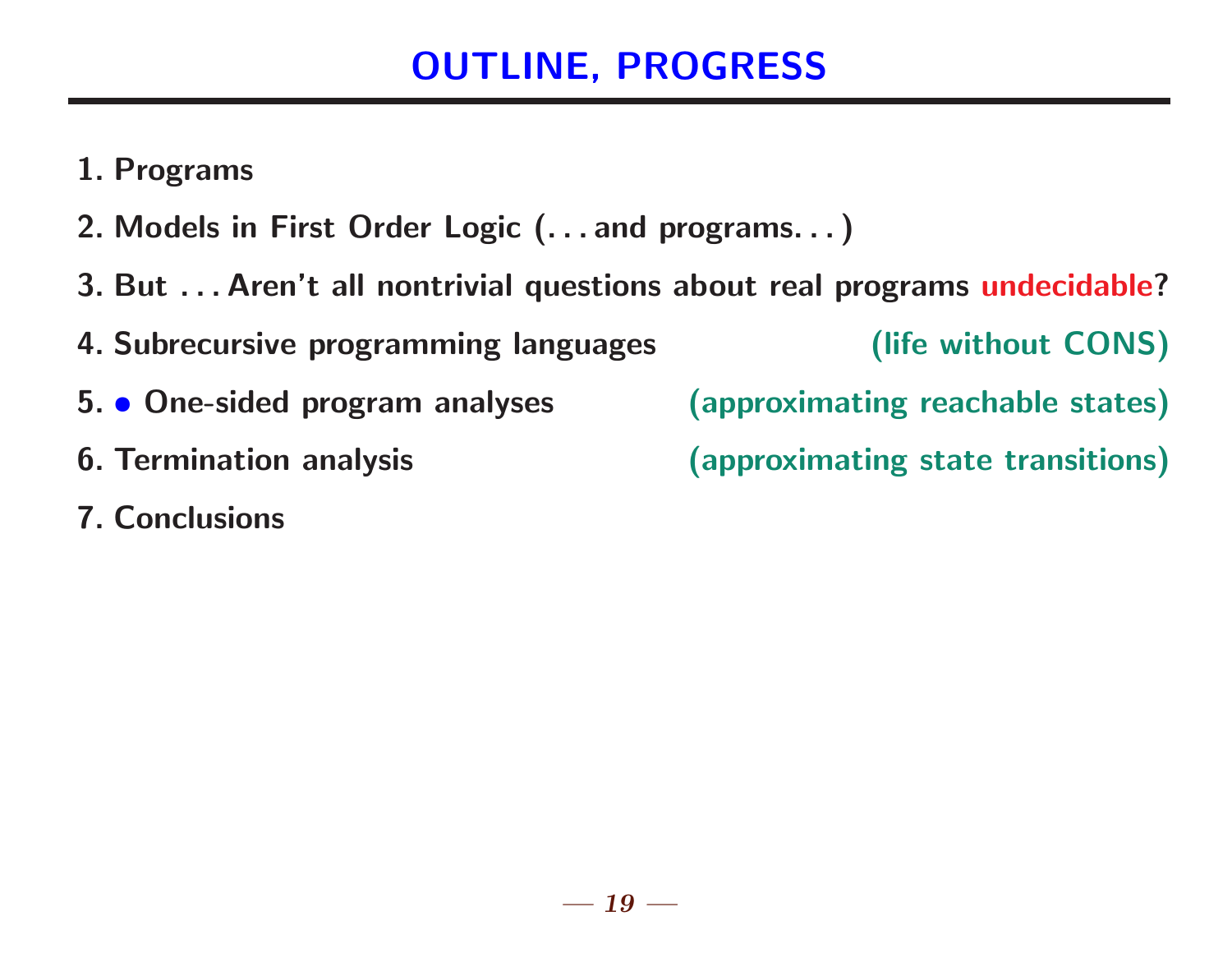# ONE-SIDED PROGRAM ANALYSES (FLOW ANALYSIS, ABSTRACT INTERPRETATION)

Semantic and logical aspects of a computational practice.

- **Practice: decades of practical experience in writing compilers** (though correctness is rarely addressed by compiler hackers!)
- $\triangleright$  Data flow analysis: informal, pragmatic, ad hoc methods from the 1950s.
- $\blacktriangleright$  Engineering methodology: program analysis by fix-point computations.
- Theory: Semantics-based program analysis
- $\blacktriangleright$  Formally based in program semantics.

Cousot, Hankin, Jones, Muchnick, Nielson, many others.

- ▶ Research since 1970's under the name of Abstract Interpretation
- **In January 2008 conference in San Francisco:**

"30 Years of Abstract Interpretation."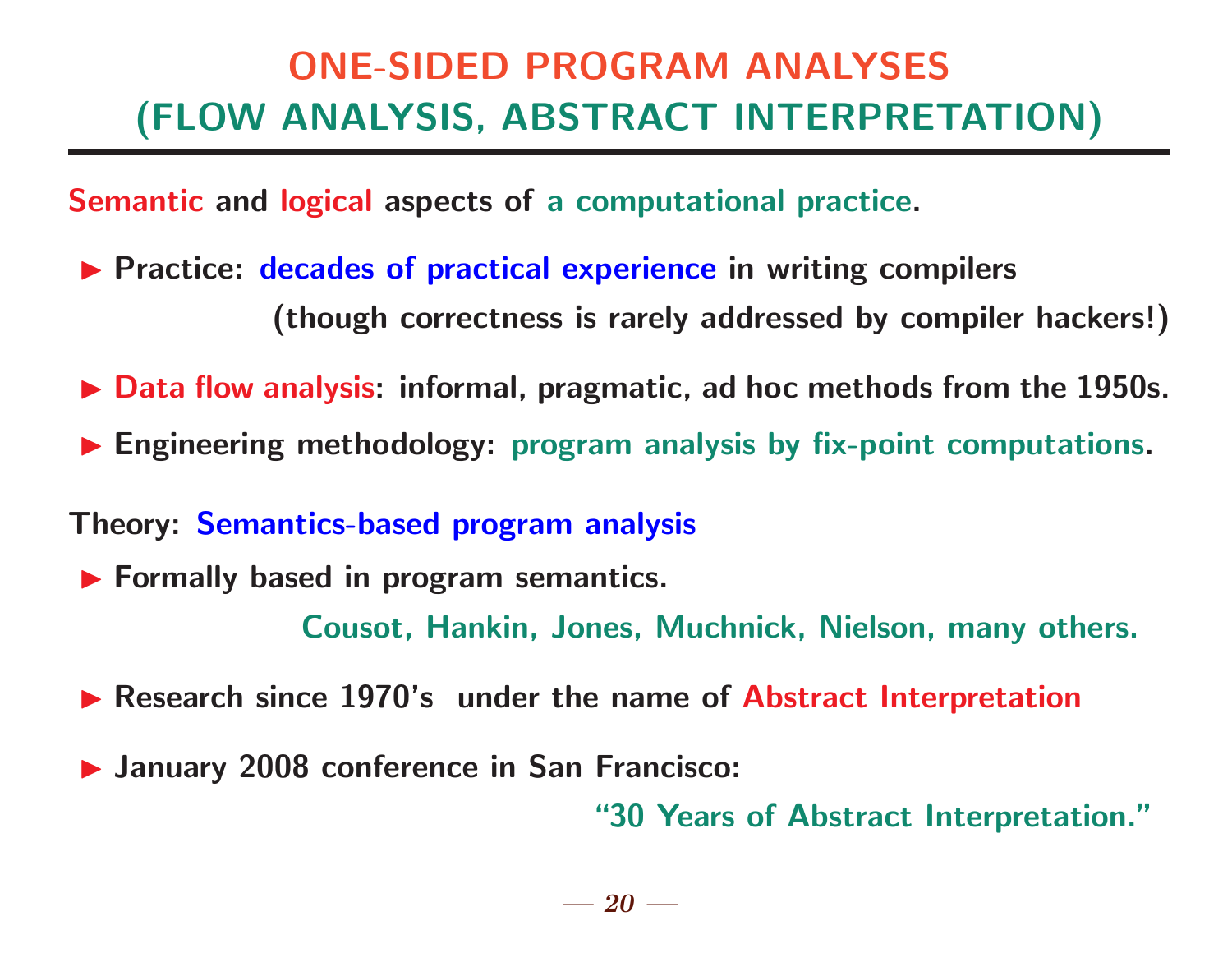# TOWARDS UNDERSTANDING THE PROBLEM

Consider the code elimination transformation

 $\lceil x \rceil$  = a] $\ell \Rightarrow \lceil \text{skip} \rceil \ell$ 

(It sounds trivial, but it's significant in practice!)

Semantic reasons that make it valid: (control flow and data flow) 1.  $\ell$  is unreachable:  $\exists$  no control flow from the program's start to  $[x := a]^\ell$ 

- 2.  $\underline{\ell}$  is dead:  $\exists$  no control flow from  $[x := a]^{\ell}$  to the program's end. E.g.,
	- $\blacktriangleright$  The program will definitely loop after point  $\ell$ . Or

 $\blacktriangleright$  The program will definitely abort execution after point  $\ell$ .

- 3. x is dead at  $\ell$ : the value of x is never used again.
- 4. x is already equal to a (if control ever gets to  $\ell$ )
- 5.  $\underline{a}$  is an uninitialised variable: the value of x is completely undependable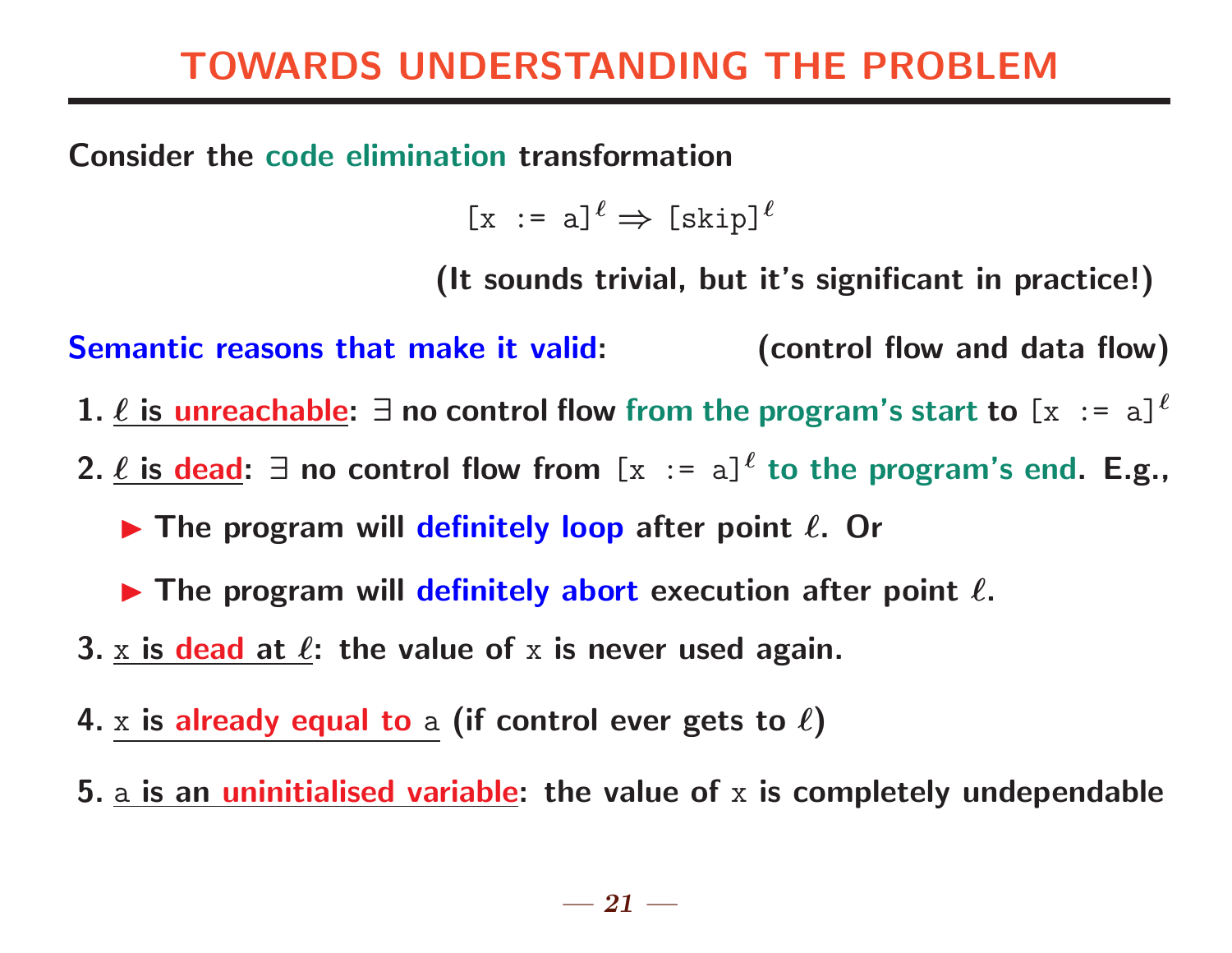# ALAS, MOST OF THESE REASONS ARE AS UNDECIDABLE AS THE HALTING PROBLEM (!)

Remark: many (all!) of the above program behavior properties are undecidable (if you insist on exact answers).

Proof Rice's Theorem from Computability Theory.

So what do we do?

An answer: allow "one-sided" errors (in practice of program analysis and theory of abstract interpretation).

**Find safe descriptions of program behavior. Meaning of safety:** 

• if the analysis says that a program has a certain behavior

(e.g., that x is dead at point  $\ell$ ),

• then it definitely has that behavior in all computations.

Allow the analysis to be imprecise, i.e., "one-sided" : the analysis can answer "don't know" even when the property is true

(this is the trick to gain decidablility; it can be misused)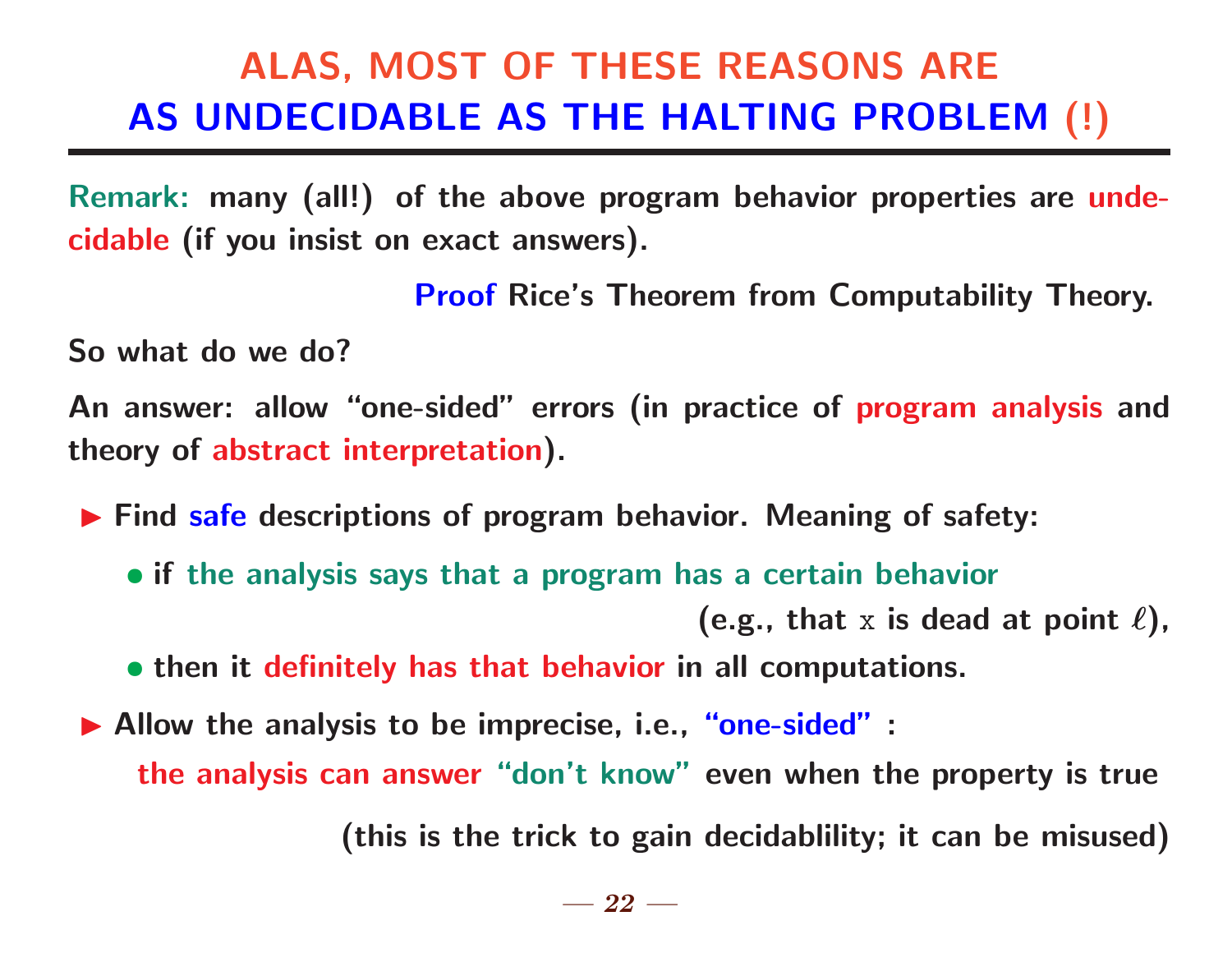# "ONE-SIDED" REASONING TO DISCOVER PROGRAM PROPERTIES

"Program-point-centric" analysis: approximate the control flow or data flow at each program point  $\ell$ .

The flow properties at a program point  $\ell$  are determined by

- $\blacktriangleright$  the time dimension:
	- the computational past (of computations that get as far as  $\ell$ ); or
	- the computational future  $($  of computations after  $\ell$ )
- $\blacktriangleright$  the path modality:
	- a property of all computation paths from (or to)  $\ell$ , or by
	- a property of at least one computation path from (or to)  $\ell$

Does this look familiar? The practitioners' methods in effect achieve

- $\triangleright$  applied temporal logic
- $\blacktriangleright$  on finite models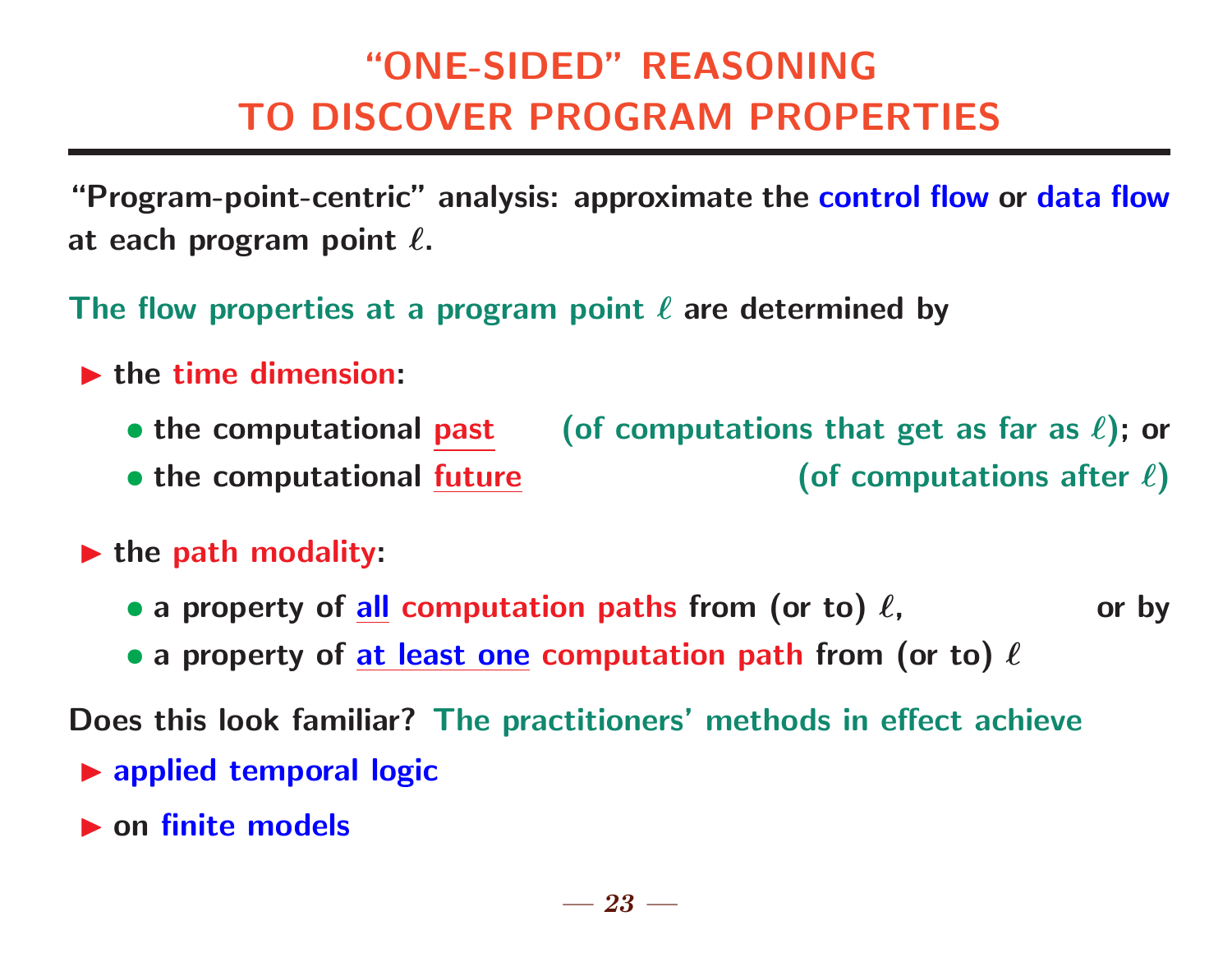What: program transformation to improve efficiency

- $\blacktriangleright$  Based on program flow analysis
- ▶ Must be correct. Semantic question: what does this mean?

Study object: the space of all run-time states

- $\blacktriangleright$  Important: efficiency, complex hardware, human limits, etc
- $\blacktriangleright$  Semantically subtle

How: several steps in program optimisation. First: program analysis.

 $\triangleright$  Choose a data flow lattice to describe program properties:

one-sided finite descriptions of run-time state sets

 $\blacktriangleright$  Build a system of data flow equations from the program:

time dimension  $=$  future/past, modality  $=$  may/must.

 $\triangleright$  Solve the system of data flow equations

Then transform the program, usually to optimise it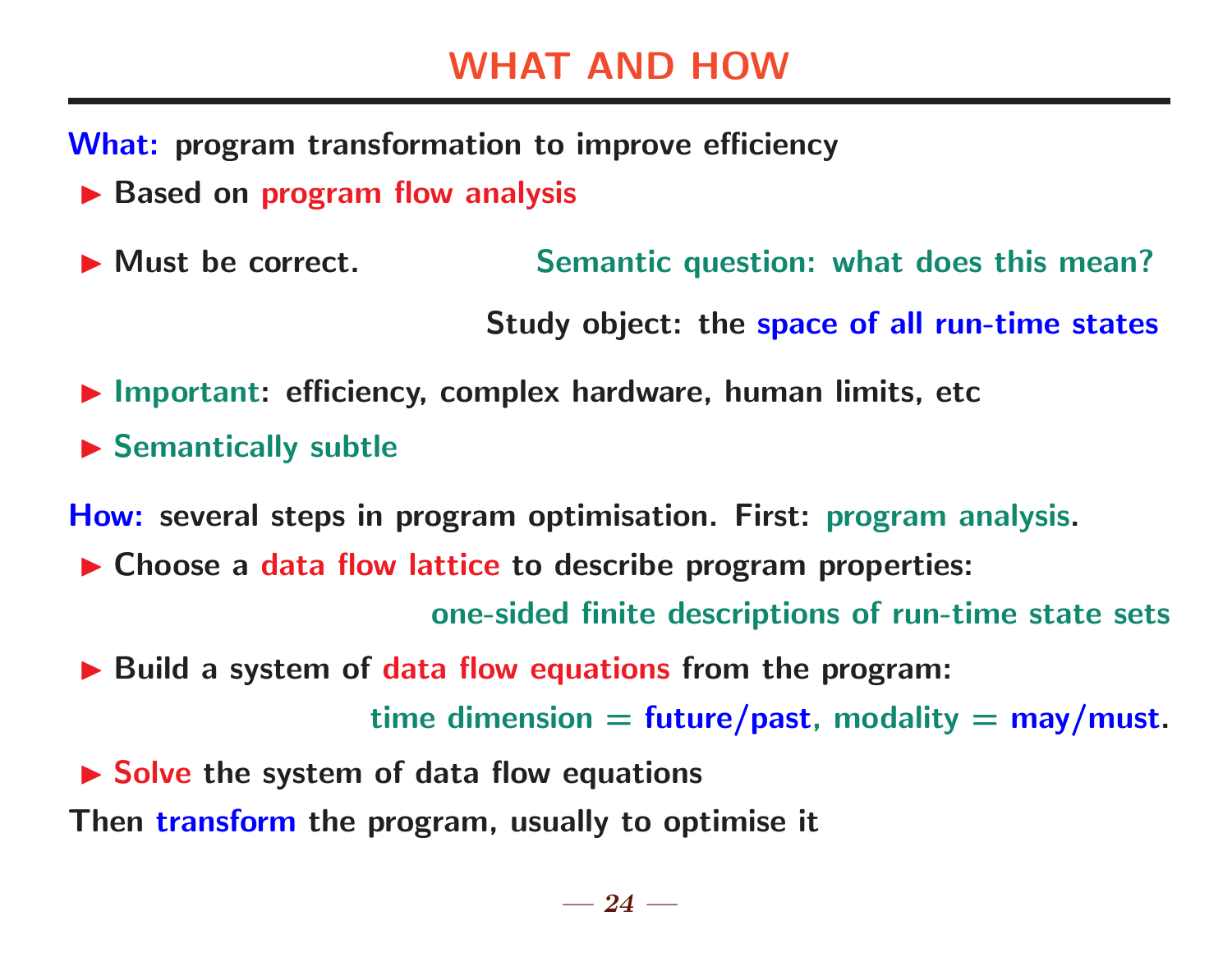# STATE-BASED PROGRAM ANALYSIS

An example: for every program point  $\ell$ , over-approximate

 $Reach(\ell) = \{\sigma \mid$  some initial state  $(\ell_0, \sigma_0)$  can reach  $(\ell, \sigma)\}$ Program analysis

- $\blacktriangleright$  must be finitely (and feasibly!) computable
- is computed uniformly for all points  $\ell$  in the given program.
- $\triangleright$  is a mass act: applied automatically to any input program (in contrast to: one-program-at-a-time verification)
- $\blacktriangleright$  Adjacent program points will have properties that are related, e.g., by classic flow equations of dataflow analysis for compiler construction.

An analogy: heat flow equations as in Physics.

(ALTHOUGH. . . heat flows 2-ways, but program flows are asymmetric.)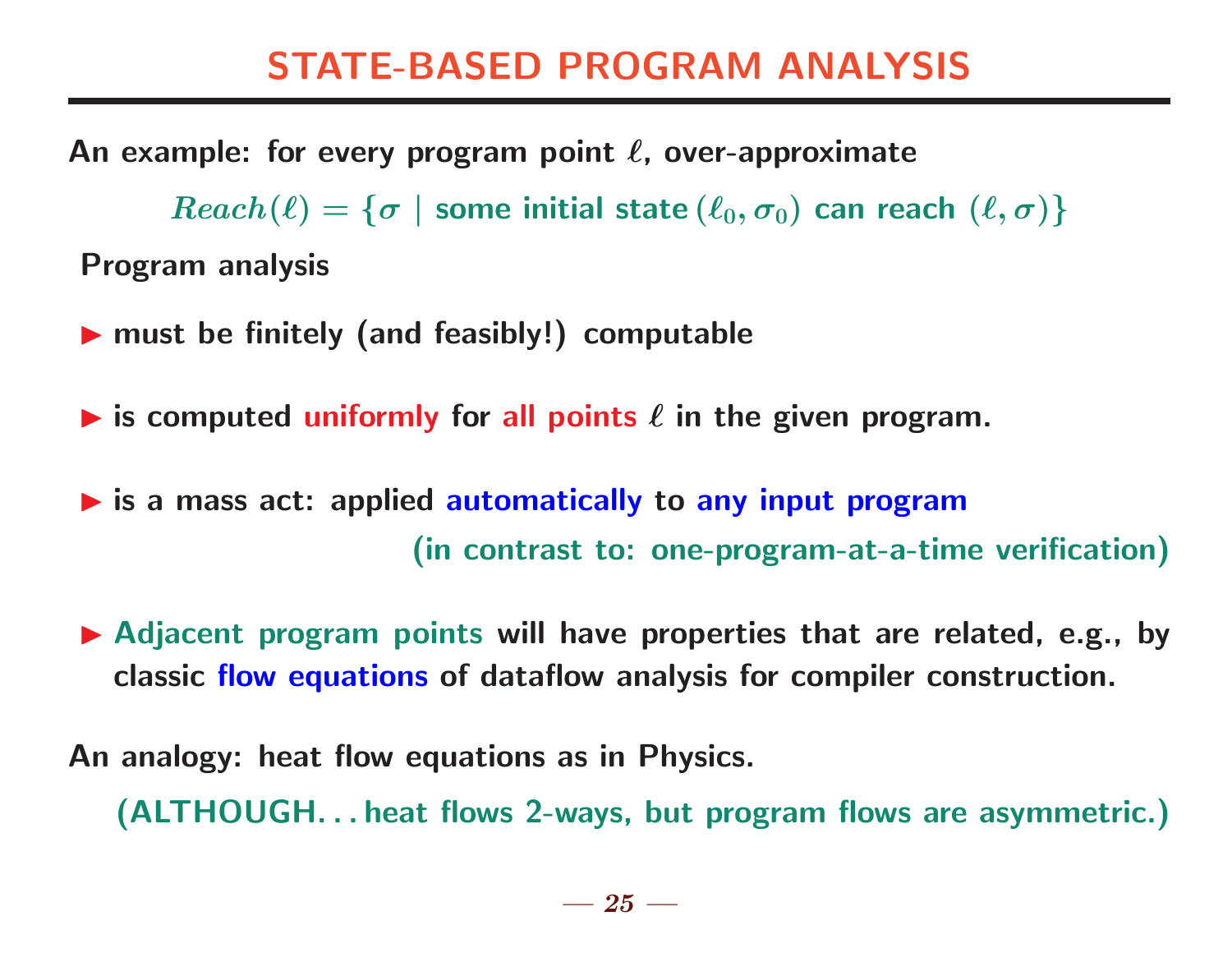# OUTLINE, PROGRESS

- 1. Programs
- 2. Models in First Order Logic (. . . and programs. . . )
- 3. But . . . Aren't all nontrivial questions about real programs undecidable?
- 4. Subrecursive programming languages (life without CONS)
- 5. One-sided program analyses (approximating reachable states)
- 
- 7. Conclusions
- 
- 6. Termination analysis (approximating state transitions)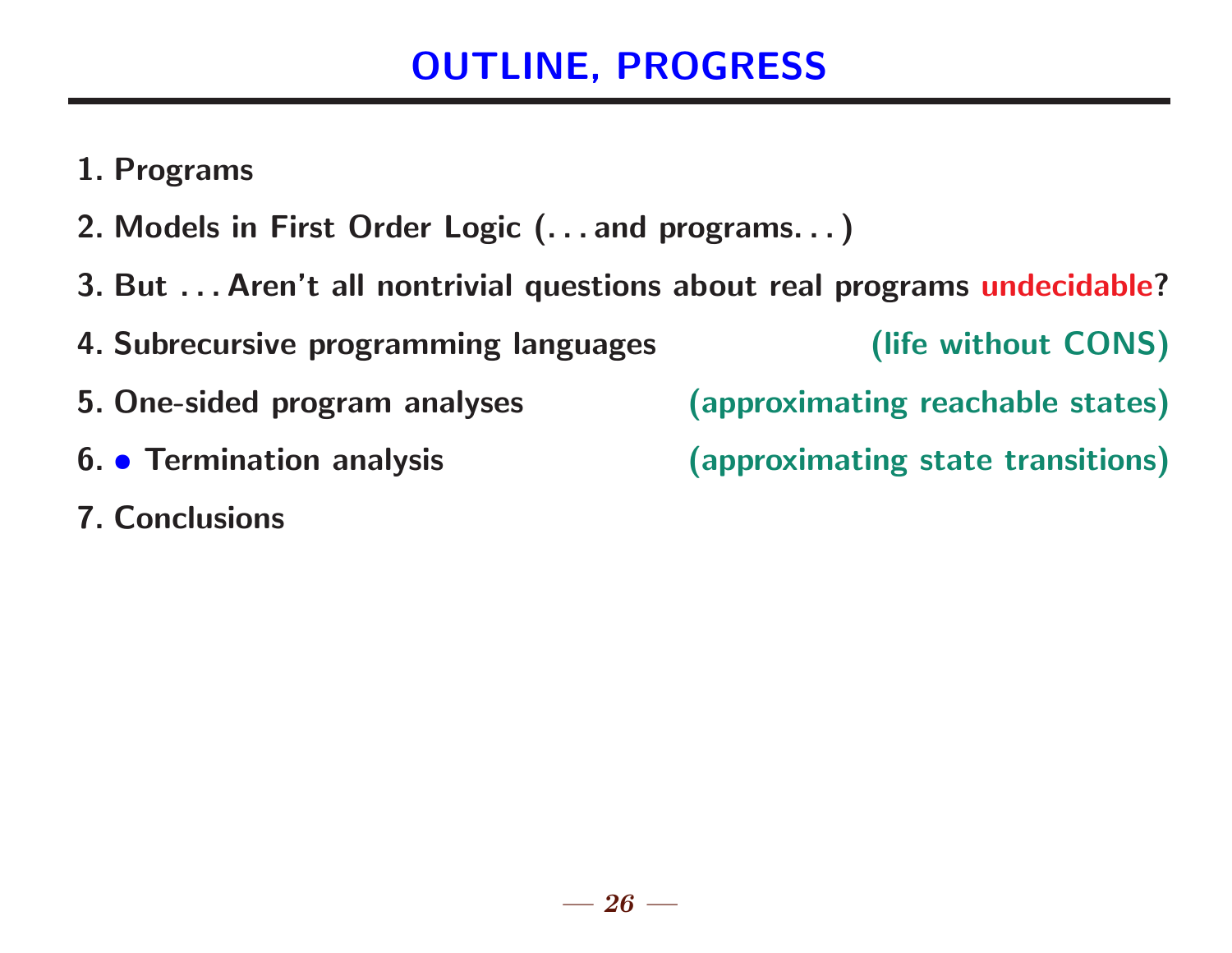Aim: prove that program p will terminate on all possible runs.

This is

- Intertuanal not a property of the states  $(\ell, \sigma)$  reachable at program point  $\ell$ , but
- rather a property of the state transitions from a program point  $\ell$  to its successors

Definition p terminates iff there does not exist an infinite transition sequence

$$
(\ell_0,\sigma_0) \to (\ell_1,\sigma_1) \to \ldots \to (\ell_i,\sigma_i) \to \ldots
$$

Flow analysis approach: over-approximate, for each program point  $\ell, \ell'$ , the set

$$
(\ell,\sigma)\to (\ell',\sigma')
$$

#### What is new here?

Focus not on "one-state-at-a-time" (as for flow analysis). Focus is now on relations between states, between one state and its successor.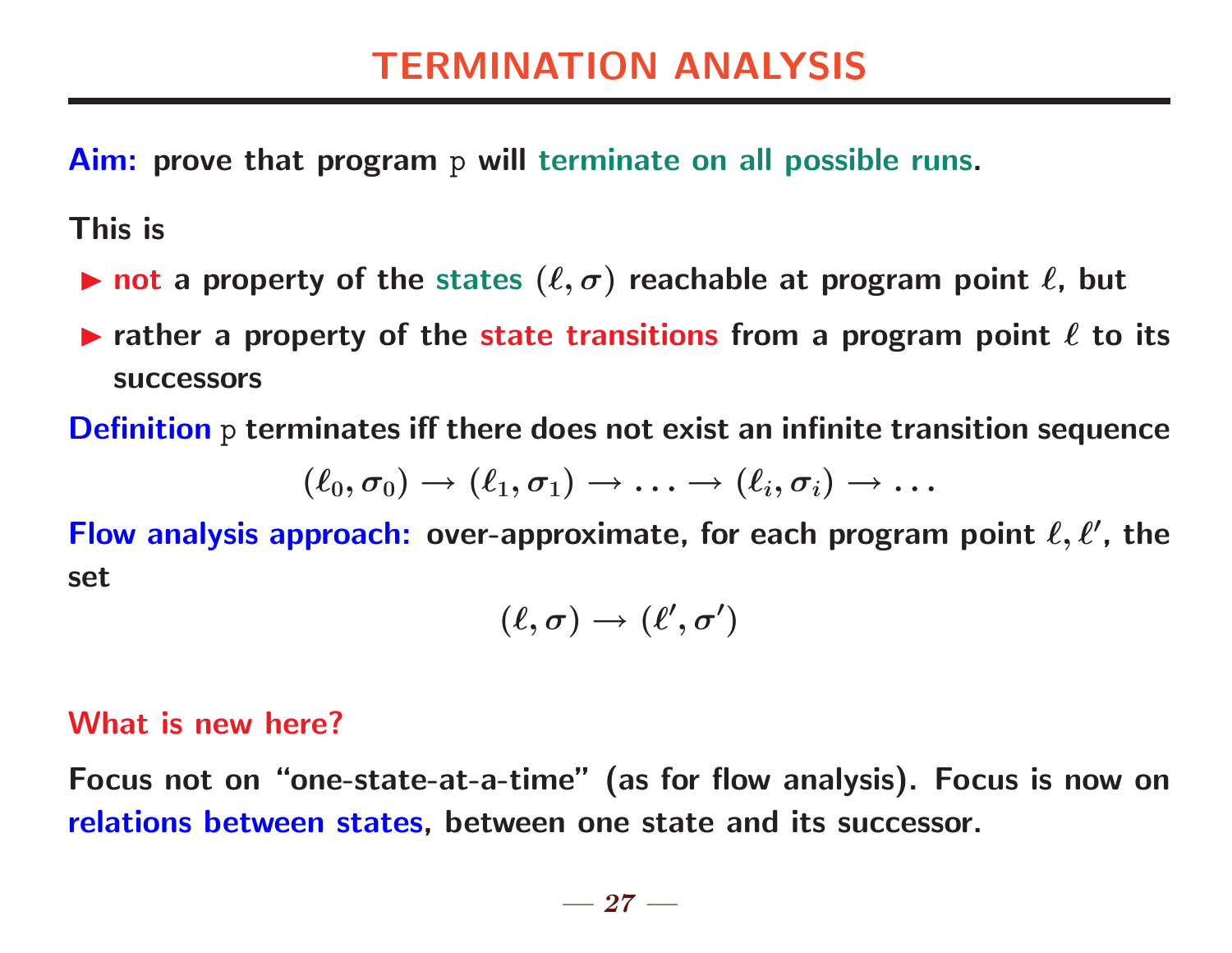### Size-Change Termination criterion:

- $\blacktriangleright$  Methods, viewpoint: from automata theory and graph theory
- I Size-change Termination can serve as a simple common core of many termination analyses
- $\blacktriangleright$  Challenge: reduce need for human creativity, e.g., designing and finding lexicographic orders, polynomial interpretations, etc.
- Early motivation from partial evaluation: a binding-time analysis sufficient to guarantee that program specialization will stop
- A one-sided analysis:
- $\blacktriangleright$  Any size-change terminating program is terminating
- $\triangleright$  Some terminating programs may not be size-change terminating
- . . . so we're not solving the halting problem!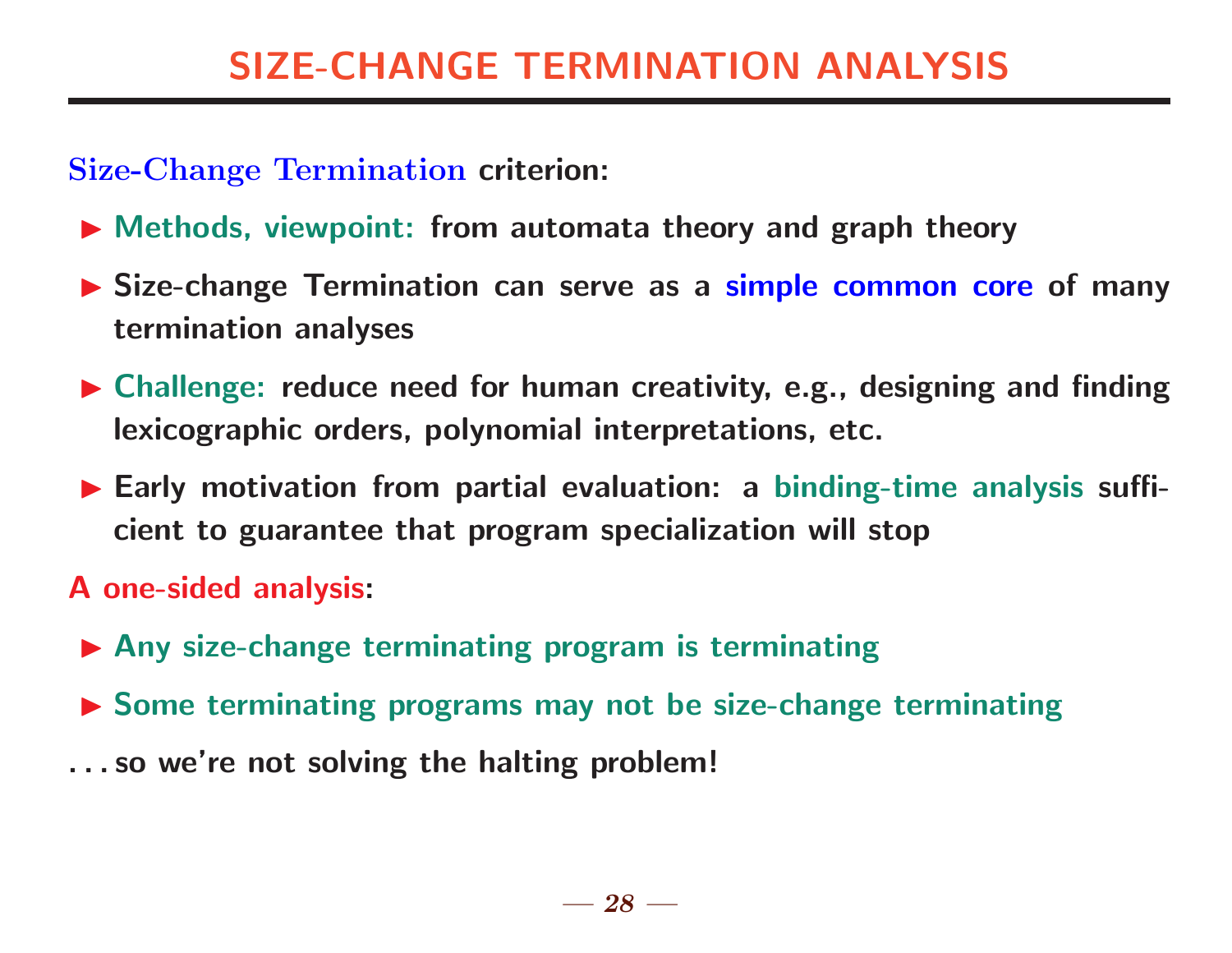### OVERVIEW OF METHODS, RESULTS

#### 1. Assume:

 $\blacktriangleright$  Set  $Value$  has a well-founded order  $\blacktriangleright$ 

 $\triangleright$  Size changes known from program operations, e.g.,

 $cons(X,Y) > X$ ,  $cons(X,Y) > Y$ ,  $X > head(X)$ 

2. For each transition  $\ell$  in program p, obtain a "safe" size-change graph  $G_\ell$ 

3. Program p is size-change terminating if . . .

(a property of the graphs  $G_\ell$  that implies)  $\blacktriangleright$   $\exists$  no infinite transition sequence in any computation.

- 4. Algorithms to test the graph property:
	- (a) Compute closure of a set of graphs or, an alternative:
	- (b) Operations on Büchi automata (test  $\subseteq$ );
- 5. Upper and lower complexity bounds: both pspace.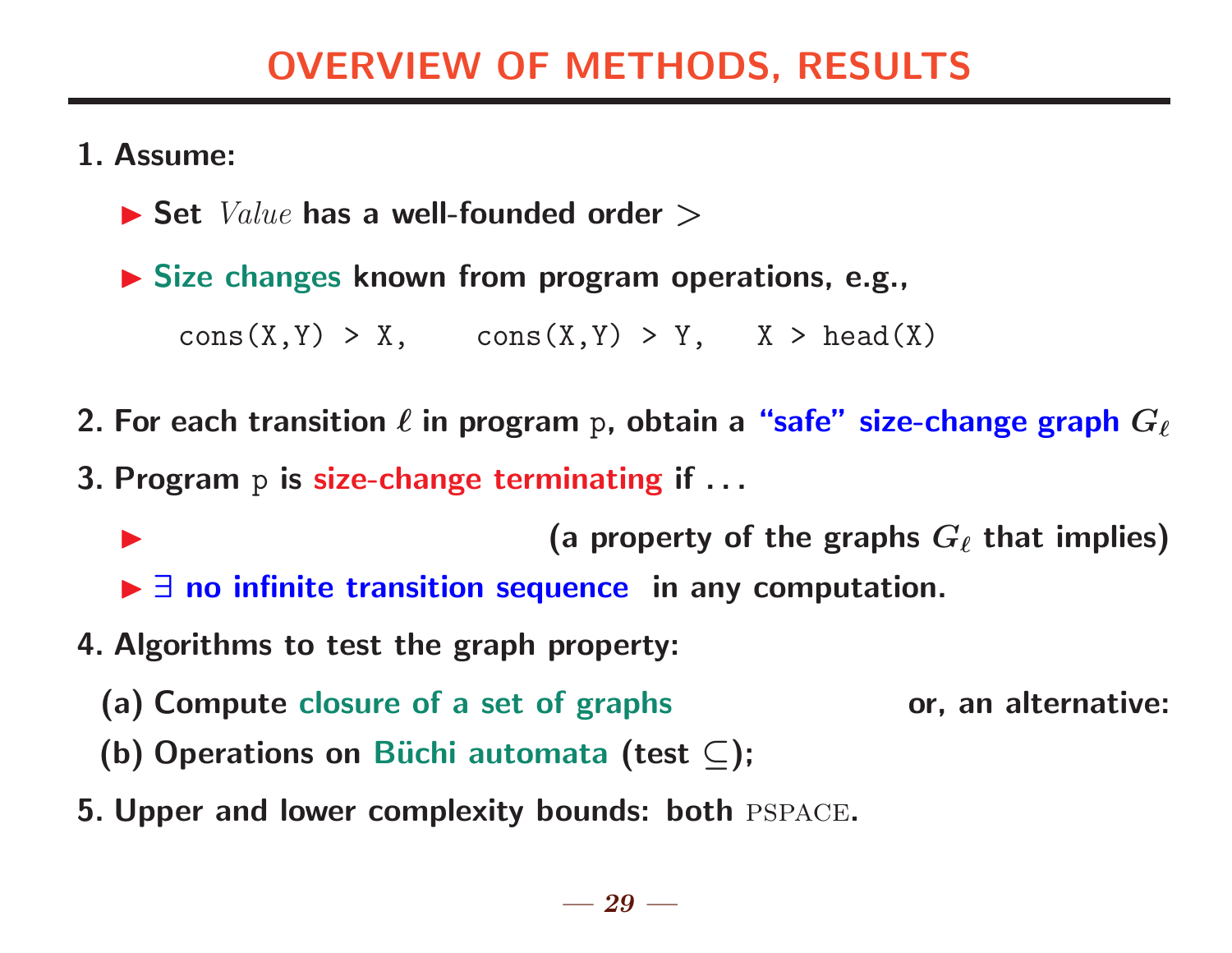# APPROACH TO TERMINATION ANALYSIS

- 1. Consider all traces (finite or infinite transition sequences) that might occur in actual computations
- 2. Identify as Bad traces: all those of infinite length
- 3. Identify as Dead traces: all those that are impossible because they would cause infinite descent
- The Size-change principle: program p terminates if

Every infinite transition sequence would cause an infinite descent in at least one value

In other words: every "bad" trace is a "dead" trace.

Decide using regular (finite-state) approximations to Bad, Dead.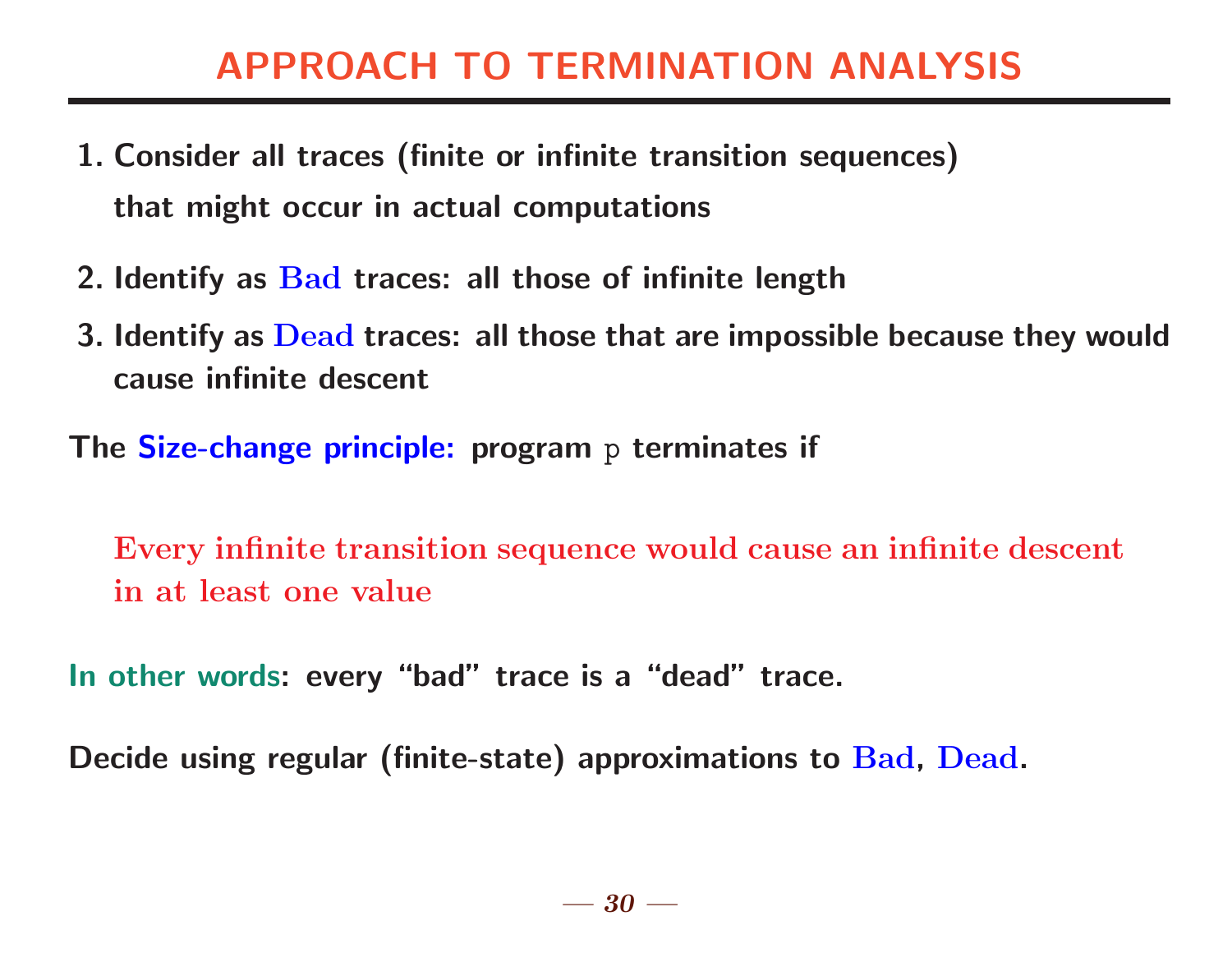# SIZE-CHANGE GRAPHS

Consider a program transition

 $\blacktriangleright$ 

$$
f(x1,...,xi,...xn) = ...[\ell:g(e1,...,ej,...em)...
$$
  
g(y1,...,yj,...,ym) = ...

Size-change graph  $G_{\ell}$  for the transition  $\ell : f \rightarrow g$  has a labeled arc

from f parameter xi to g parameter yj if xi is used to compute ej.

 $\blacktriangleright$  Arc label: how is xi value related to ej value?

 $G_{\ell}$  must safely approximate size relations:

▶ 
$$
xi \xrightarrow{\downarrow} yj
$$
 implies  $xi$ 's value is greater than  $ej$ 's new value  $\triangleright$   $xi \xrightarrow{\mp}$   $yj$ : same, but "greater than or equal"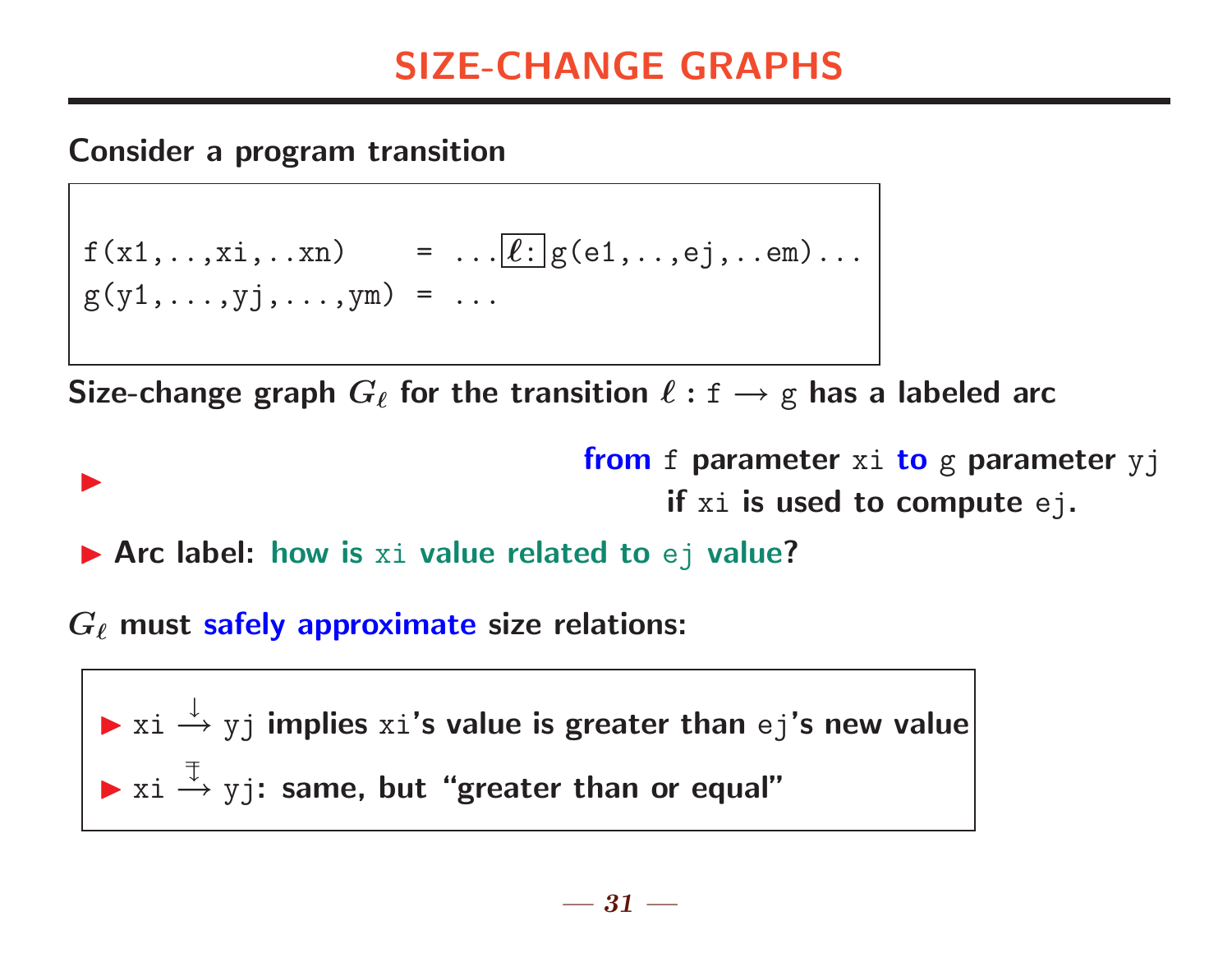### ACKERMANN: A NONLINEAR PROGRAM

$$
a(m,n) = if m=0 then n+1 else
$$
  
if n=0 then  $\boxed{2} : a(m-1,1)$  else  
 $\boxed{4} : a(m-1, \boxed{3} : a(m,n-1))$ 

Transition graph

$$
\text{a}\bigtriangleup \bigg\vert 2,3,4
$$

#### Size-change graphs

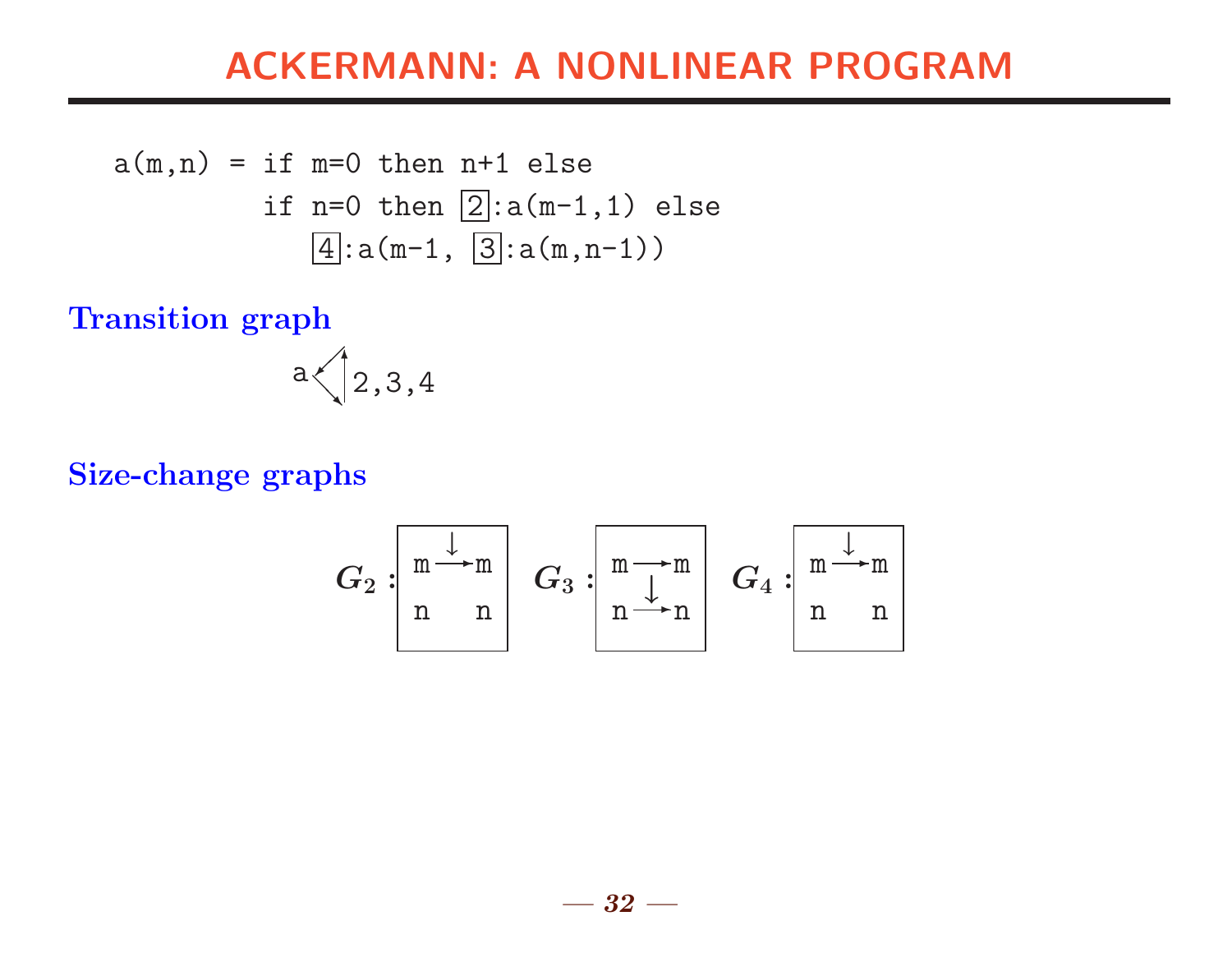# SIZE-CHANGE TERMINATION REASONING:

Transition graph

$$
a \bigg\langle 2,3,4
$$

Size-change graphs

$$
G_2:\begin{bmatrix} \frac{\downarrow}{m \rightarrow m} \\ n & n \end{bmatrix} \begin{array}{c} G_3:\begin{bmatrix} \frac{\downarrow}{m \rightarrow m} \\ n \rightarrow n \end{bmatrix} \begin{array}{c} G_4:\begin{bmatrix} \frac{\downarrow}{m \rightarrow m} \\ n & n \end{bmatrix} \end{array}
$$

Consider any infinite transition sequence:

 $\pi \in (2+3+4)^\omega$ 

If  $\pi = ... 3^{\omega}$ , then n descends infinitely.

Otherwise  $\pi$  has infinitely many 2's or 4's; so m descends infinitely.

There is no obvious bound on length of a descending chain. (No big surprise, since Ackermann's function isn't primitive recursive!)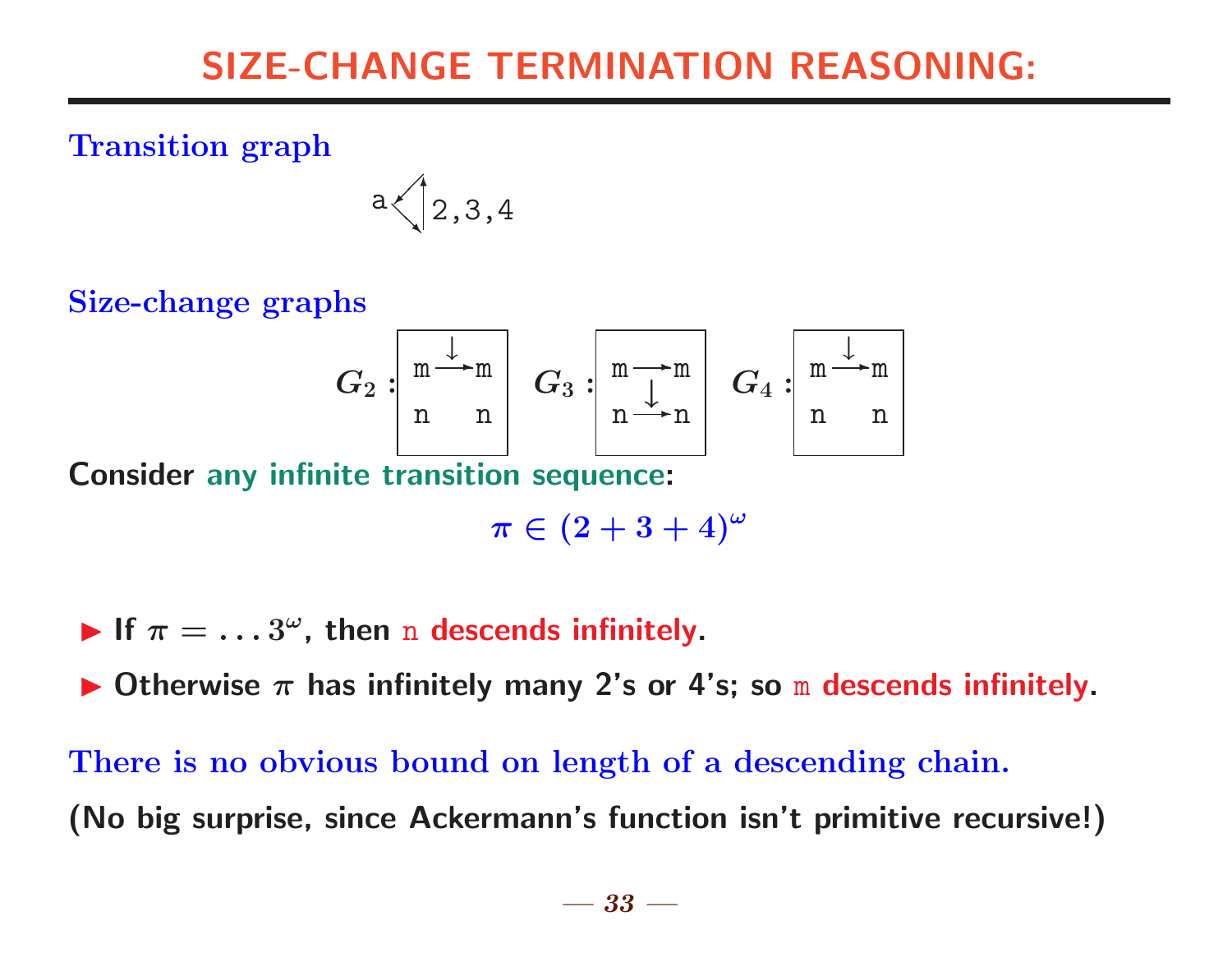# THE MULTIPATH OF A TRANSITION SEQUENCE

Definition: The multipath  $\mathcal{M}(\pi)$  of transition sequence  $\pi = \tau_1 \tau_2 \ldots$  is:  $\mathcal{M}(\tau_1\tau_2\ldots)=$  concatenation of  $G_{\tau_1},\,G_{\tau_2},\ldots$ 



#### Definition:

- 1. A thread in multipath  $\mathcal{M}(cs)$  is a connected sequence of labeled arcs.
- 2. The thread is of infinite descent if its arc label sequence contains infinitely many ↓.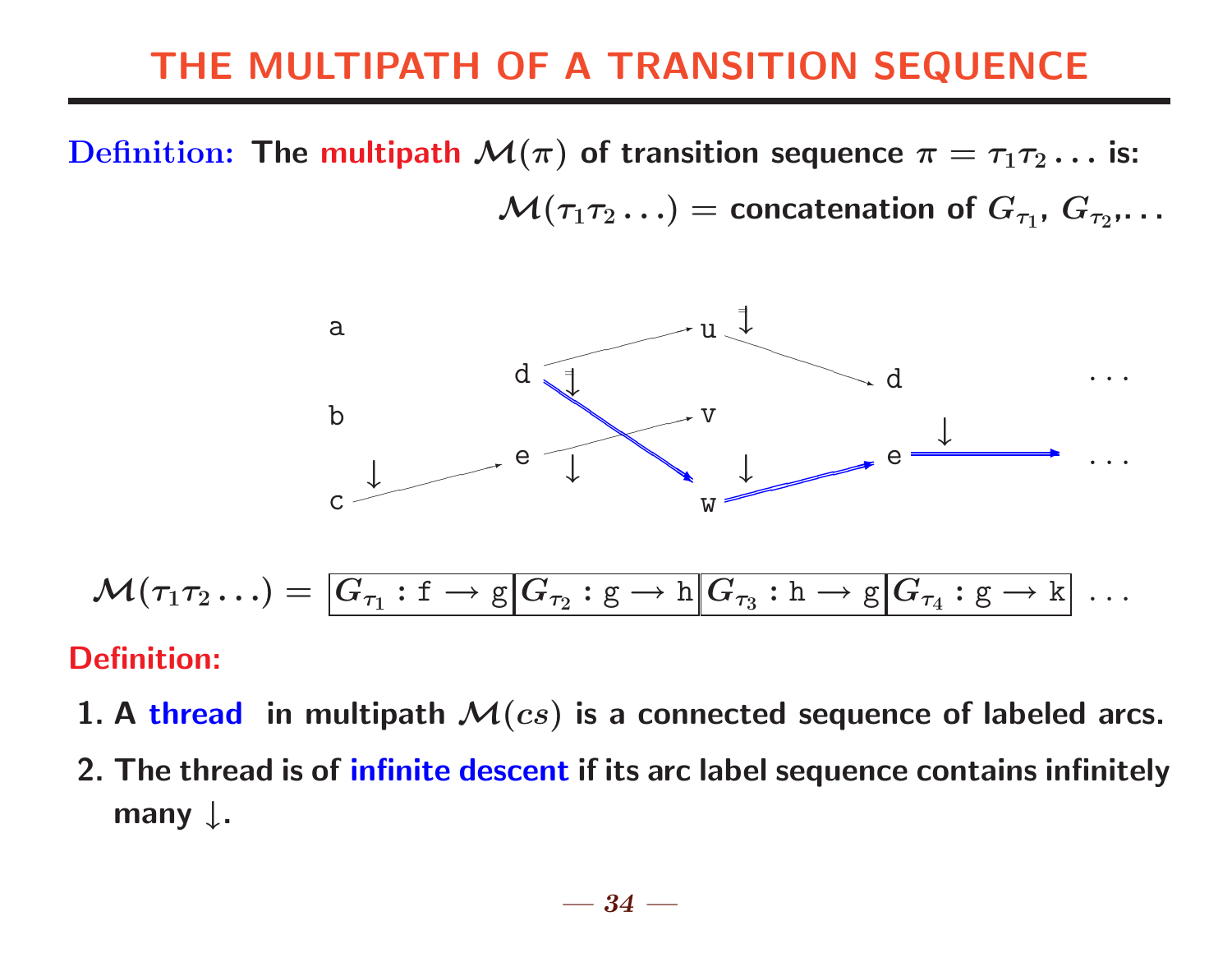# THE SIZE-CHANGE TERMINATION CRITERION

Recall: Program p is size-change terminating if  $Bad \subset Dead$ , where

Bad =  $\{\pi \in C^{\omega} \mid \pi \text{ follows } p \text{'s flow chart }\}$ 

Dead =  $\{\pi \in C^{\omega} \mid \mathcal{M}(\pi)$  has a thread with infinite  $\downarrow\}$ 

#### Algorithms:

1. Graph calculation used in practice:

Compute and test the closure of the set of size-change graphs.

Theorem p is size-change terminating iff every idempotent graph in the closure has an arc x ↓  $\stackrel{\downarrow}{\rightarrow}$  x.

2. Asymptotically better, practicality as yet unclear:

Büchi automaton algorithms (Sasha, Vardi, Fogarty).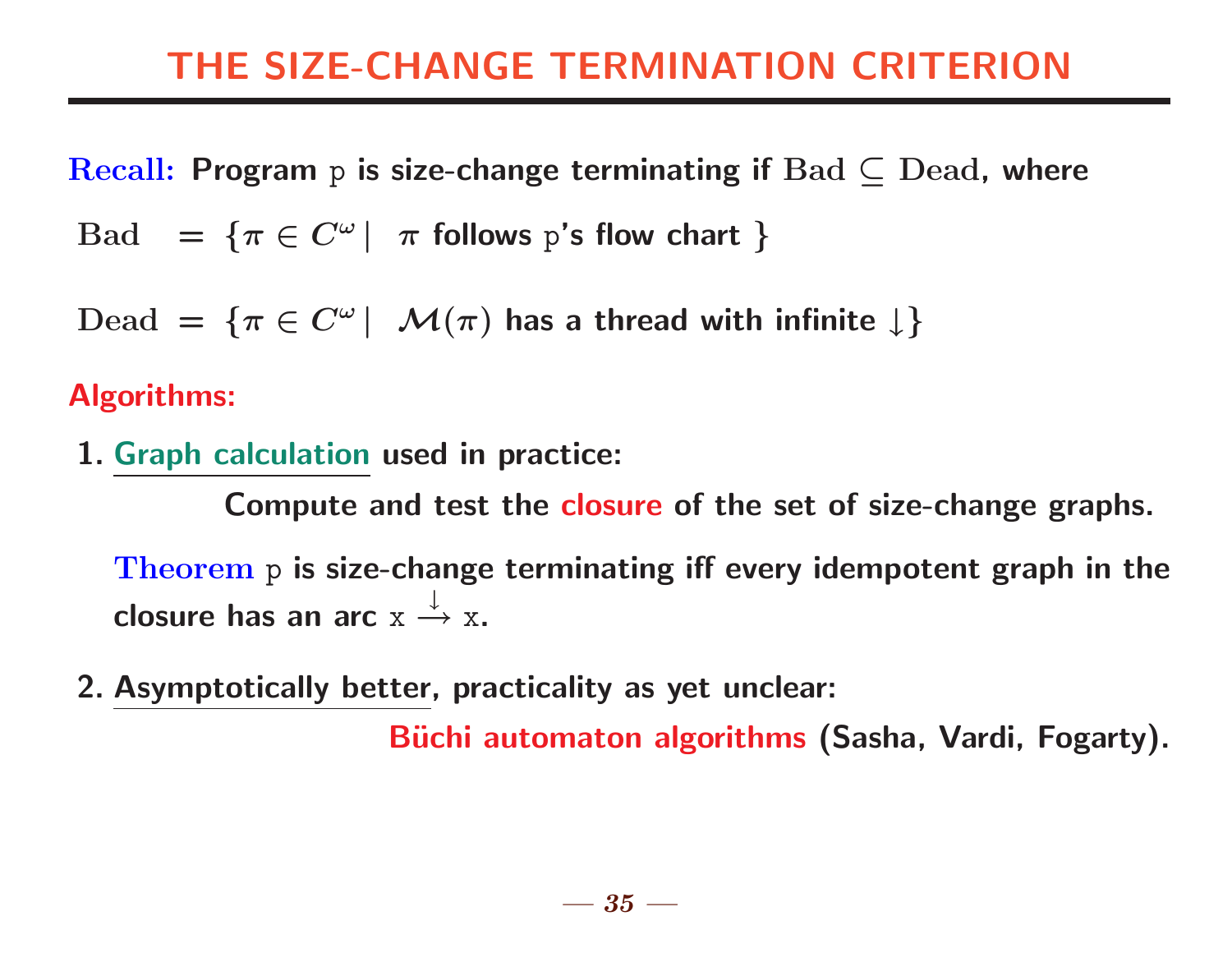### TERMINATION BY GRAPH CALCULATION

 $f(x,y) = if x = 0 then y else [1: g(x,y,0)]$  $g(u,v,w) = if w = 0 then \boxed{3}$ :  $f(u-1,w)$  else  $\boxed{2}$ :  $g(u,v-1,w+2)$ 

Size-change graphs G

 $u \stackrel{=}{\rightarrow} u$ 

 $V \stackrel{\downarrow}{\longrightarrow} V$ 

 $\rightarrow \infty$  |  $\vee$  X

 $w =$ 

 $G_3$ 

↓

w w

 $\ast G_{2}$ 

 $x \stackrel{=}{\rightarrow} u$ 

 $y \stackrel{=}{\longrightarrow} v$ 

v

 $G_1$ 

Transition graph  $u \xrightarrow{\downarrow} x$  (  $\overline{\phantom{0}}$  $f \stackrel{\perp}{\longrightarrow} g \leqslant 2$ 1 3 ❅■❅ ✚✚❃ ❄

Closure:  $\{G_1, G_2, G_3, G_{12}, G_{13}, G_{23}, G_{31}, G_{131}\}$  (all reachable data flows)

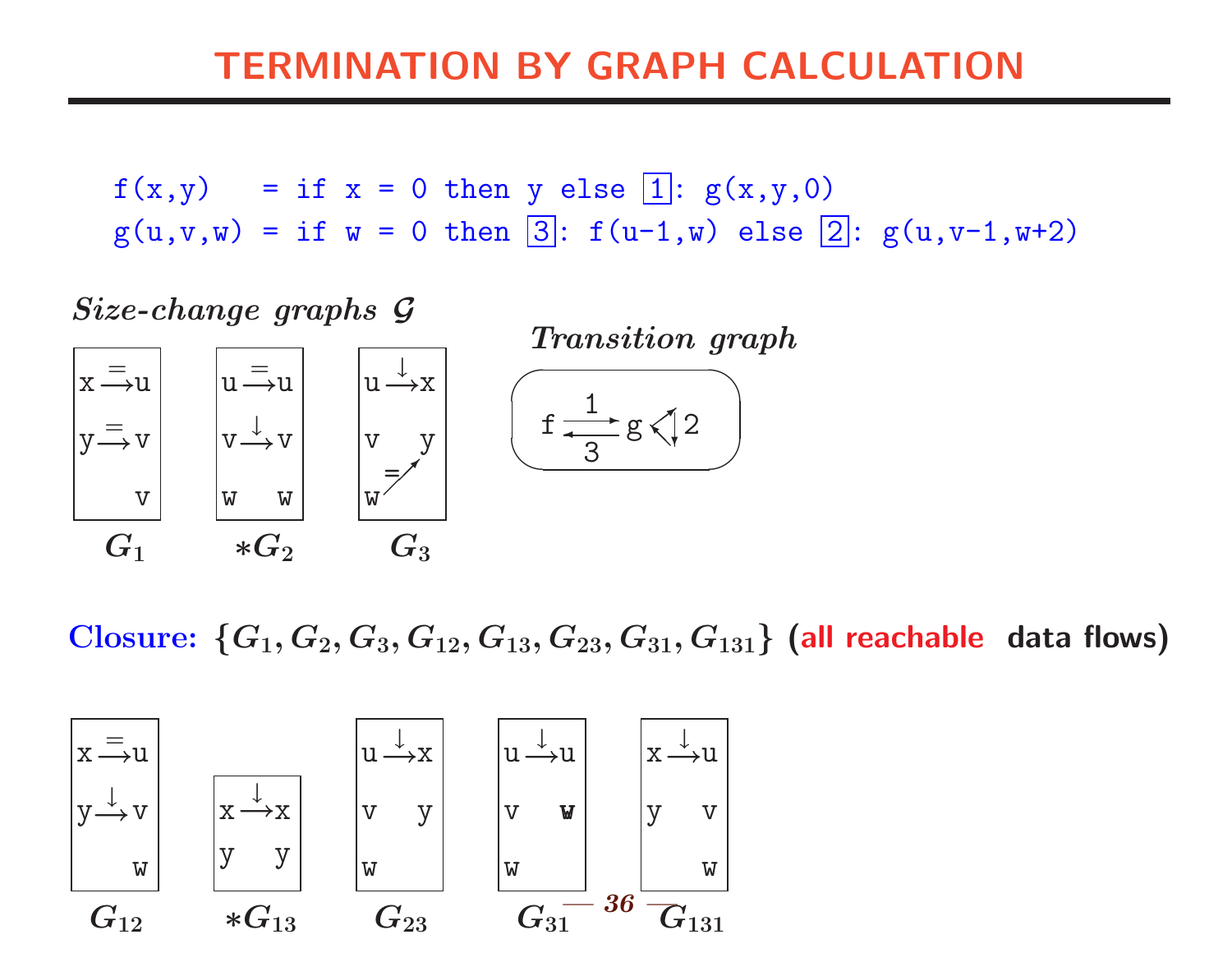# TERMINATION BY GRAPH CALCULATION II



Closure:  $\{G_1, G_2, G_3, G_{12}, G_{13}, G_{23}, G_{31}, G_{131}\}$  (all reachable data flows)



Idempotent graphs  $G_2, G_{13}$  have decreasing variables, so no infinite traces are possible. Therefore program p terminates on all inputs.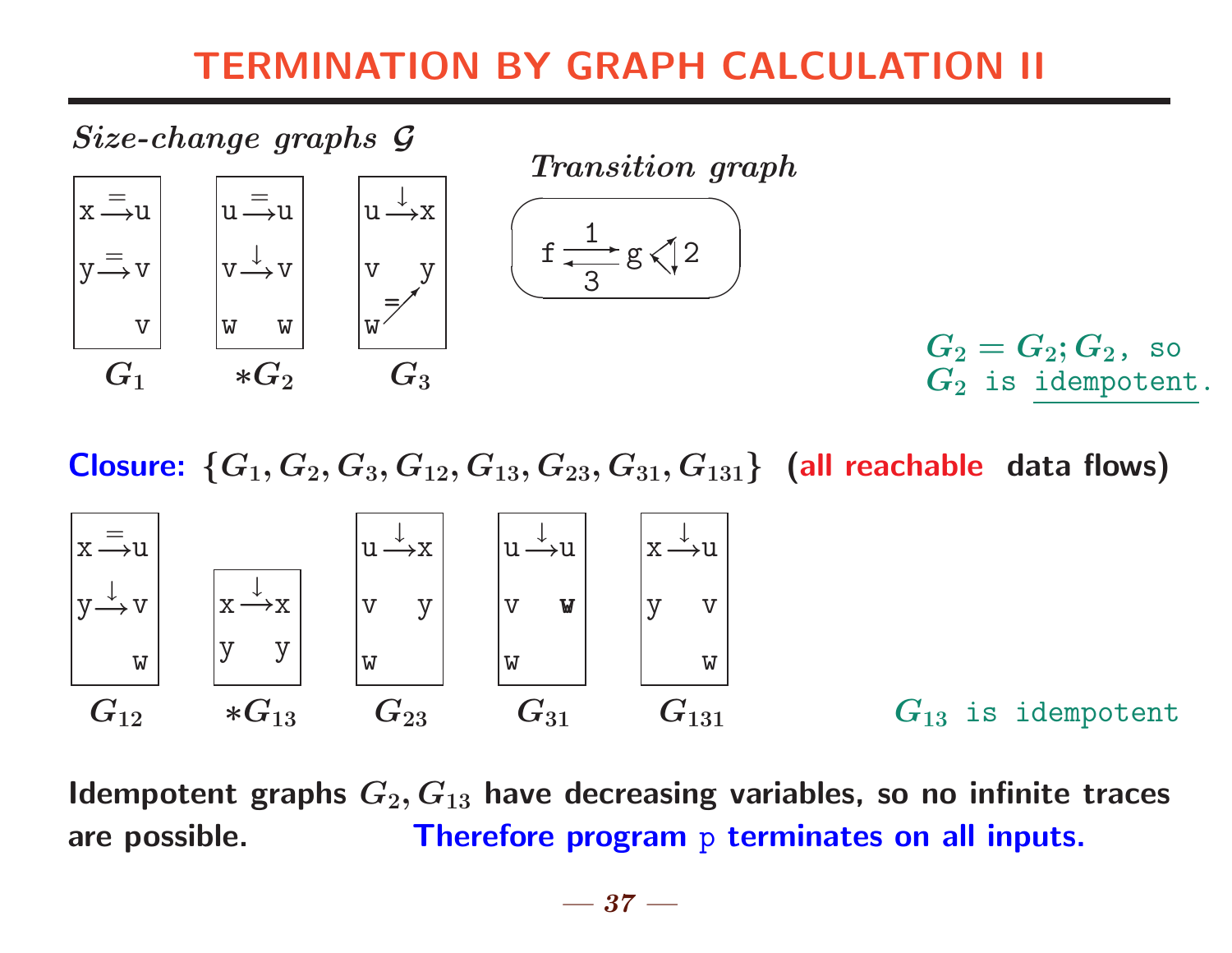# MORE ABOUT TERMINATION ANALYSIS

- ▶ Ramsey's theorem is the key to prove correctness of the closure method.
- $\triangleright$  Worst-case behavior: Size-change termination is complete for PSPACE.

Related work (far from all. . . )

- 1. Early functional: Abel and Altenkirch
- 2. Damien Sereni's 2006 Ph.D. thesis: higher-order functions
- 3. Term rewriting: Giesl, Arts, many others
- 4. Logic programming: Codish, Lindenstrauss, Plümer, Sagiv, Taboch, ...
- 5. Chin Soon Lee's 2002 Ph.D. thesis:
	- $\blacktriangleright$  Application to partial evaluation
	- $\blacktriangleright$  Program analysis in PTIME (weaker but strong enough in practice)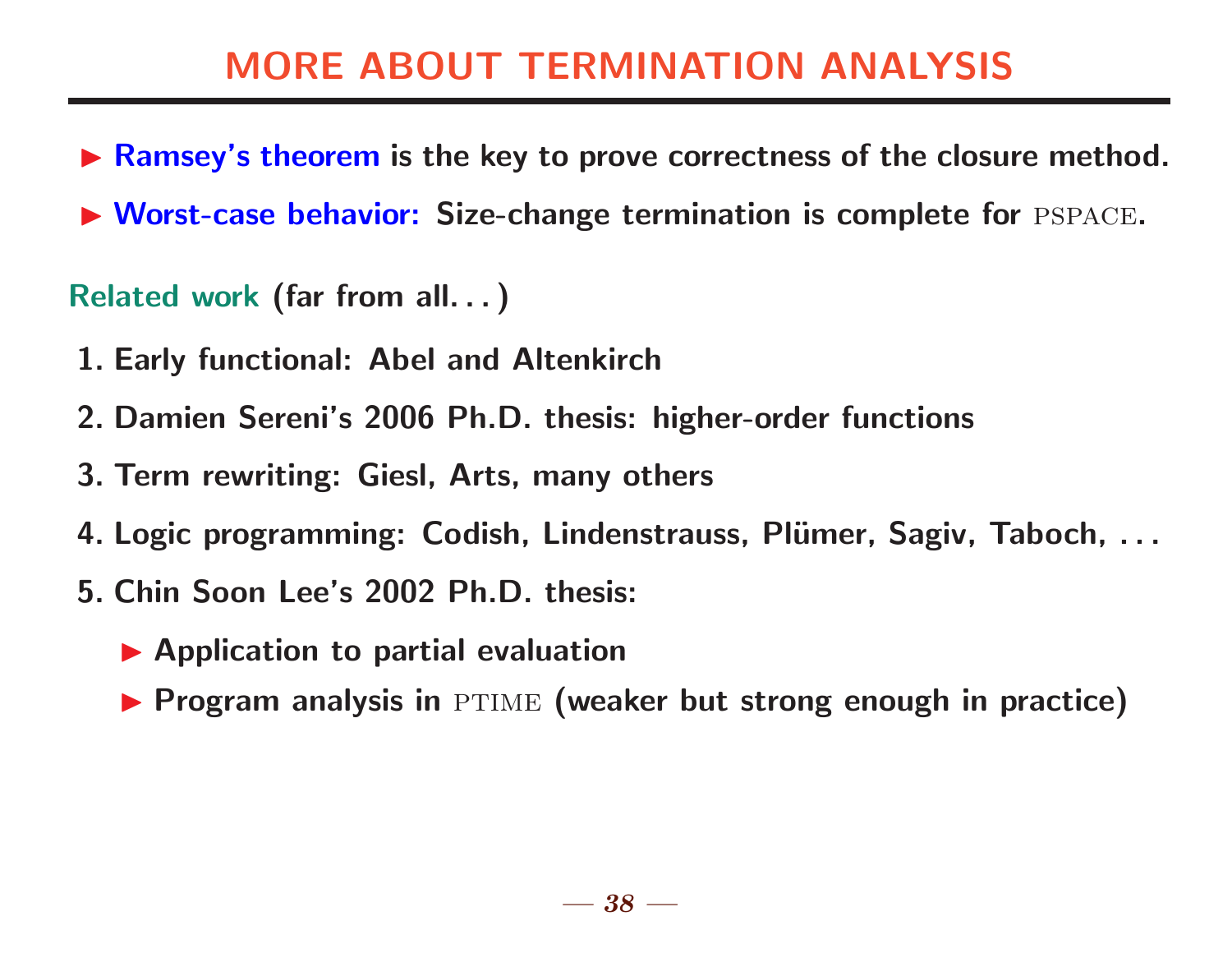# OUTLINE, PROGRESS

- 1. Programs
- 2. Models in First Order Logic (. . . and programs. . . )
- 3. But . . . Aren't all nontrivial questions about real programs undecidable?
- 4. Subrecursive programming languages (life without CONS)
- 5. One-sided program analyses (flow analysis, abstract interpretation)
- 

6. Termination analysis (approximating state transitions)

7. • Conclusions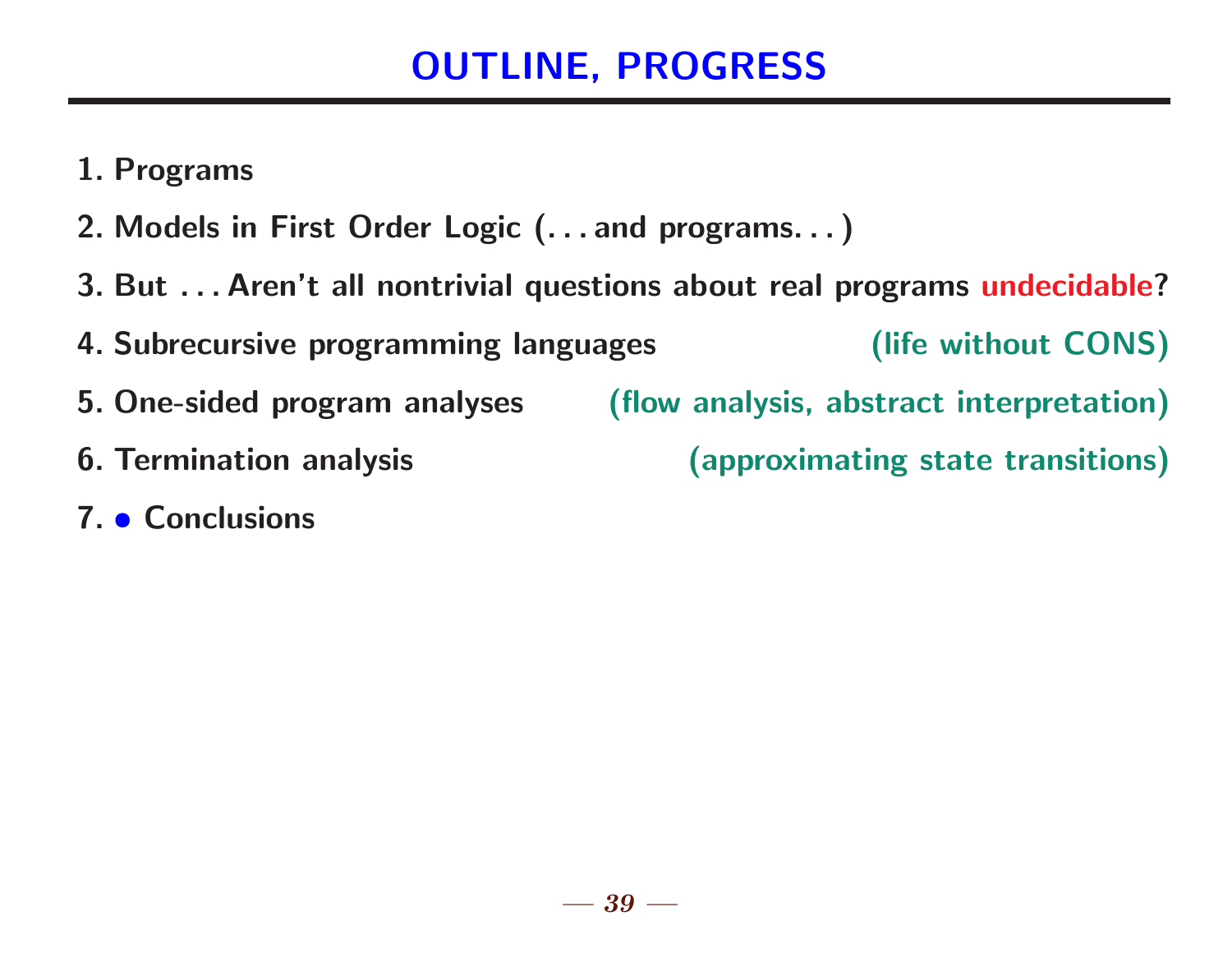#### Overviewed in this talk:

- ▶ A model in FOL resembles a program's runtime state space
- $\blacktriangleright$  Relate unsolved problems to each other, e.g.:

RECURSION  $\supseteq$  ITERATION if and only if PTIME  $\supseteq$  LOGSPACE

- $\triangleright$  Connections between practice (compilers' flow analysis) and theory (abstract interpretation, model checking)
- $\blacktriangleright$  The halting problem can be dealt with, if not completely solved

#### More generally:

- $\blacktriangleright$  Properties of a program's runtime state space are fascinating
- $\blacktriangleright$  There are many connections, some unexpected, with theoretical and applied Computer Science, and Logic too (spectra, temporal logic, . . . )
- ▶ Don't give up, even on undecidable problems!